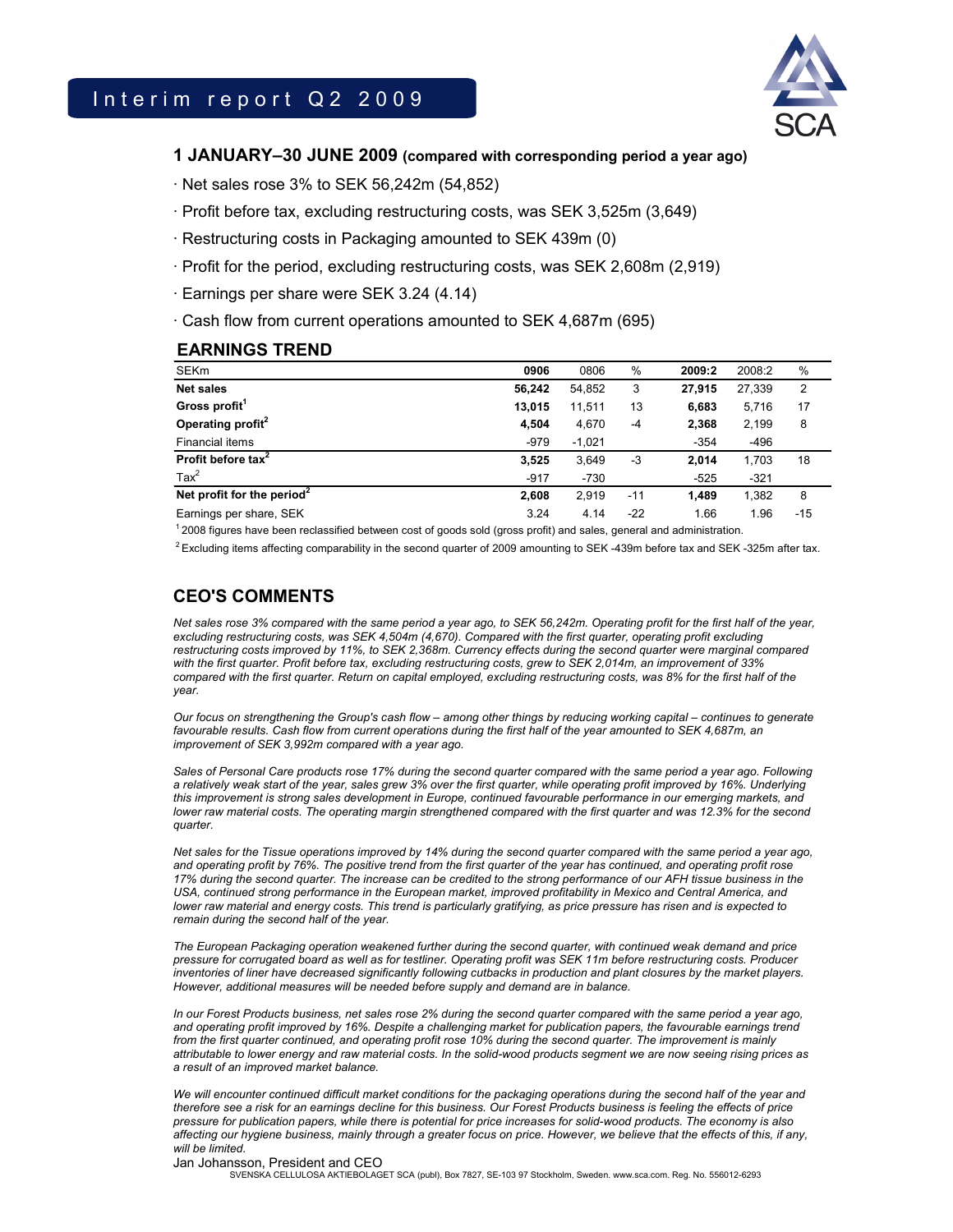



# **EARNINGS TREND FOR THE GROUP**

| SEKm                                           | 0906      | 0806      | %     | 2009:2    | 2008:2    | %  |
|------------------------------------------------|-----------|-----------|-------|-----------|-----------|----|
| <b>Net sales</b>                               | 56.242    | 54,852    | 3     | 27.915    | 27,339    | 2  |
| Cost of goods sold $1$                         | $-43.227$ | $-43,341$ |       | $-21,232$ | $-21,623$ |    |
| <b>Gross profit</b>                            | 13,015    | 11,511    | 13    | 6,683     | 5,716     | 17 |
| Sales, general and administration <sup>1</sup> | $-8,511$  | $-6,841$  |       | $-4,315$  | $-3,517$  |    |
| Operating profit <sup>2</sup>                  | 4,504     | 4,670     | -4    | 2,368     | 2,199     | 8  |
| Financial items                                | $-979$    | $-1,021$  |       | $-354$    | $-496$    |    |
| Profit before tax <sup>2</sup>                 | 3,525     | 3,649     | -3    | 2.014     | 1,703     | 18 |
| $\text{Tax}^2$                                 | $-917$    | $-730$    |       | $-525$    | $-321$    |    |
| Net profit for the period <sup>2</sup>         | 2.608     | 2.919     | $-11$ | 1.489     | 1.382     | 8  |

 $12008$  figures have been reclassified between cost of goods sold and sales, general and administration.

 $^2$  Excluding items affecting comparability in the second quarter of 2009 amounting to SEK -439m before tax and SEK -325m after tax.

| Earnings per share, SEK - owners of the parent |        |        |       |        |        |       |
|------------------------------------------------|--------|--------|-------|--------|--------|-------|
| - after dilution effects                       | 3.24   | 4.14   | $-22$ | 1.66   | 1.96   | $-15$ |
| Margins (%)                                    |        |        |       |        |        |       |
| Gross margin                                   | 23.1   | 21.0   |       | 23.9   | 20.9   |       |
| Operating margin <sup>1</sup>                  | 8.0    | 8.5    |       | 8.5    | 8.0    |       |
| Financial net margin                           | $-1.7$ | $-1.9$ |       | $-1.3$ | $-1.8$ |       |
| Profit margin <sup>1</sup>                     | 6.3    | 6.6    |       | 7.2    | 6.2    |       |
| Tax                                            | $-1.6$ | $-1.3$ |       | $-1.9$ | $-1.2$ |       |
| Net margin <sup>1</sup>                        | 4.7    | 5.3    |       | 5.3    | 5.0    |       |
|                                                |        |        |       |        |        |       |

1 Excluding items affecting comparability.

# **OPERATING PROFIT PER BUSINESS AREA**

| <b>SEKm</b>                            | 0906   | 0806   | %   | 2009:2 | 2008:2 | %     |
|----------------------------------------|--------|--------|-----|--------|--------|-------|
| Personal Care                          | 1.524  | 1.466  | 4   | 820    | 721    | 14    |
| Tissue                                 | 1,879  | 1,123  | 67  | 1,015  | 577    | 76    |
| Packaging                              | 92     | 1.065  | -91 | 11     | 457    | -98   |
| <b>Forest Products</b>                 | 1.225  | 1.208  | 1   | 642    | 553    | 16    |
| - Publication papers                   | 666    | 174    | 283 | 378    | 91     | 315   |
| - Pulp, timber and solid-wood products | 559    | 1,034  | -46 | 264    | 462    | $-43$ |
| Other                                  | $-216$ | $-192$ |     | $-120$ | $-109$ |       |
| Total <sup>1</sup>                     | 4.504  | 4.670  | -4  | 2,368  | 2.199  | 8     |

 $1$  Excluding items affecting comparability.

### **OPERATING CASH FLOW PER BUSINESS AREA**

| <b>SEKm</b>            | 0906  | 0806  | $\%$  | 2009:2 | 2008:2 | %   |
|------------------------|-------|-------|-------|--------|--------|-----|
| <b>Personal Care</b>   | 1,887 | 978   | 93    | 1,132  | 279    | 306 |
| <b>Tissue</b>          | 2,402 | 585   | 311   | 1.405  | 443    | 217 |
| Packaging              | 100   | 471   | $-79$ | 213    | 519    | -59 |
| <b>Forest Products</b> | 1.400 | 686   | 104   | 658    | 526    | 25  |
| Other                  | 73    | $-69$ |       | $-60$  | 28     |     |
| <b>Total</b>           | 5,862 | 2,651 | 121   | 3.348  | 1.795  | 87  |

SVENSKA CELLULOSA AKTIEBOLAGET SCA (publ), Box 7827, SE-103 97 Stockholm, Sweden. www.sca.com. Reg. No. 556012-6293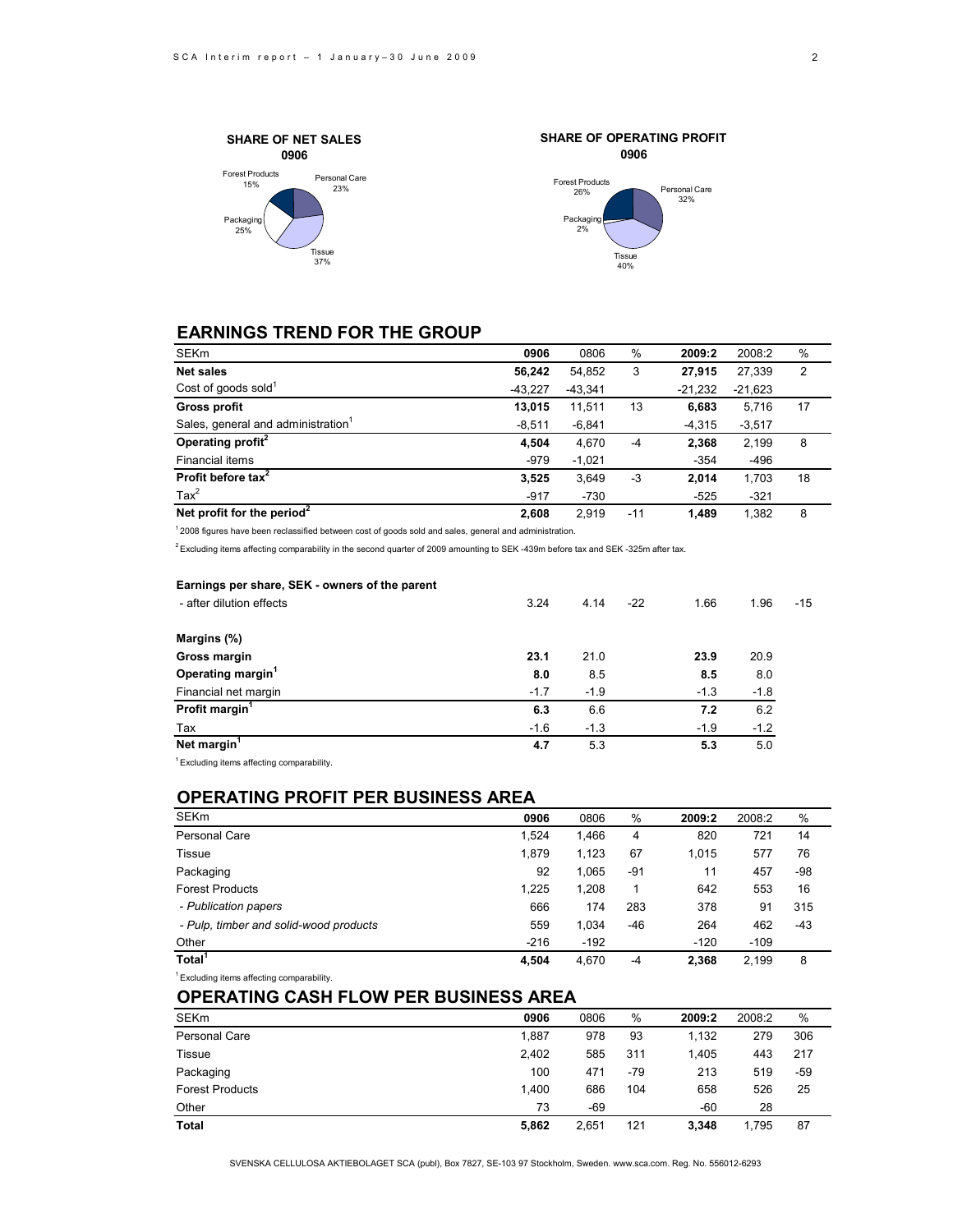# **GROUP**

## **MARKET/EXTERNAL ENVIRONMENT**

The global recession continues. Weak consumption is following in the wake of rising unemployment. Industrial production and travel continue to be significantly hurt by the crisis.

Consumers are increasingly choosing lower grades with lower price, and campaign activities have risen for tissue as well as for personal care products, which has led to intensified competition. Retailing has once again become more price-focused, and sales of products under retailers' private labels are increasing.

In the away-from-home (AFH) tissue segment, the decline is apparent in industrial and travel-related segments, while other segments are showing continued growth. For example, in the restaurant industry, the fast-food segment continues to grow.

The tougher climate is also noticeable in the public sector, where tenders for incontinence care products, for example, have become more price-focused and lower grades are coming into demand.

The European packaging market continues to struggle with very weak demand for corrugated board, which is down by roughly 12% compared with a year ago. While relatively large regional differences exist, large and important markets such as Germany and Italy are still showing very weak development.

Extensive production halts and closures have led to a significant drop in producer inventories of testliner. Prices of kraftliner and testliner continued to fall during the second quarter, and prices of corrugated board are under pressure.

Demand for publication papers in Europe remained very weak during the second quarter, especially for LWC paper, with a decline of 27%, and for newsprint, which was down 15%, and price competition is rising. Capacity utilisation in the industry is low, at 70%-80%.

Demand remains weak for solid-wood products, although the market balance has improved as a result of major production cuts made by the producers. As a result of these, prices are now rising.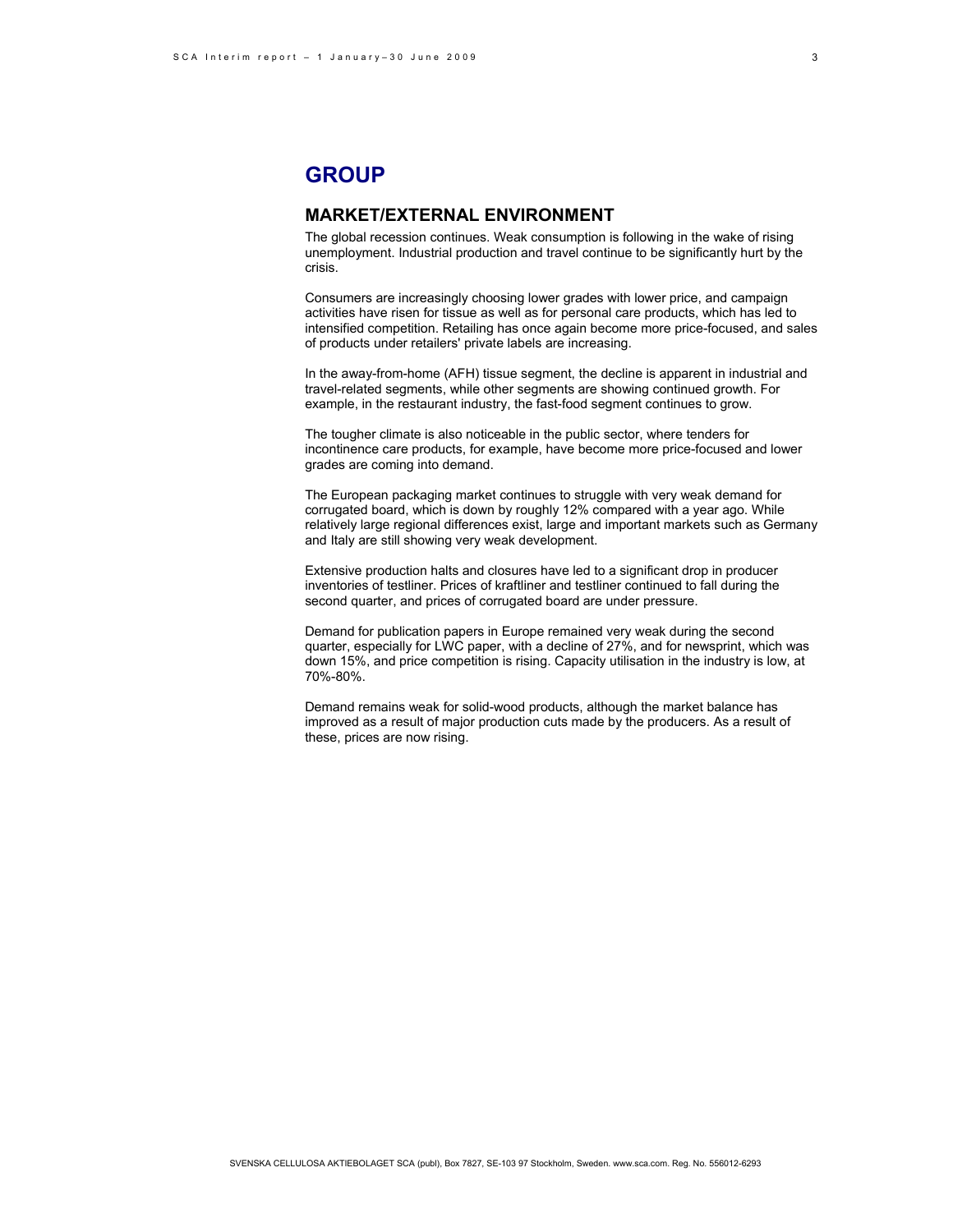

**Operating profit and margin**



Excluding items affecting comparability



Excluding items affecting comparability

### **SALES AND EARNINGS**

Net sales increased by 3%, or SEK 1,390m, compared with a year ago to SEK 56,242m (54,852). The total change in volume was negative and reduced sales by 9%, of which the effect of the divestment of the packaging operations in the UK and Ireland was 4%. Lower prices for packaging were offset by higher prices primarily for tissue and publication papers. In all, sales decreased by 1% as a result of price changes. Exchange rate movements had a favourable impact on net sales, by 13%.

Operating profit, excluding items affecting comparability, decreased by SEK 166m to SEK 4,504m (4,670). Earnings benefited from lower raw material costs. Lower volumes, higher energy costs and other manufacturing costs reduced earnings. Costs for sales and administration rose mainly due to currency effects, totalling SEK 800m, and to marketing activities. Total exchange rate movements had a favourable impact on operating profit, by 12%. Financial items amounted to SEK -979m (-1,021).

Profit before tax, excluding items affecting comparability, decreased by 3% to SEK 3,525m (3,649). Exchange rate movements had a favourable impact on profit, by 11%. The tax expense excluding items affecting comparability was SEK -917m (-730).

Profit for the period, excluding items affecting comparability, was SEK 2,608m (2,919), and earnings per share were SEK 3.24 (4.14).

#### **Second quarter 2009 compared with second quarter 2008**

Net sales rose 2% to SEK 27,915m (27,339). Lower volumes and divested operations reduced sales by 8%, of which the effect of divested operations was 3%. Exchange rate movements had favourable impact on sales, by 10%.

Operating profit excluding items affecting comparability rose 8%, mainly due to higher earnings for Tissue. Exchange rate movements affected operating profit by 13%.

Profit before tax, excluding items affecting comparability, improved by 18% to SEK 2,014m (1,703). Exchange rate movements had a favourable impact on profit before tax, by 13%.

# **CASH FLOW AND FINANCING**

Operating cash surplus increased by SEK 372m compared with a year ago, to SEK 7,439m (7,067). In contrast to a year ago, when working capital increased, during the first half of the year working capital decreased and the cash flow effect was SEK 586m (- 2,256). Working capital in relation to net sales decreased to 10%. Current capital expenditures were slightly lower than a year ago and amounted to SEK 1,747m (1,869). Operating cash flow improved by SEK 3,211m to SEK 5,862m (2,651).

Financial items decreased slightly to SEK -979m (-1,021). Lower interest rates had a favourable effect, while the effect of a higher level of net debt and exchange rate movements was negative. Tax payments were lower than a year ago and totalled SEK 204m (939). Cash flow from current operations improved by SEK 3,992m to SEK 4,687m (695).

Strategic investments and acquisitions amounted to SEK 1,629m (1,976). The dividend paid to the shareholders amounted to SEK 2,458m (3,091). Net cash flow was SEK 600m (-4,344), an improvement of SEK 4,944m.

Net debt increased by SEK 677m and amounted to SEK 47,679m at the end of the period, compared with SEK 47,002m at the start of the year. Net cash flow reduced net debt by SEK 600m, while the restatement of pension assets and pension liabilities and financial instruments to fair value increased net debt by SEK 900m. Exchange rate movements caused by the weakening of the Swedish krona increased net debt by SEK 377m. The debt/equity ratio was 0.71 (0.70 at the start of the year).

As per 30 June 2009, SCA had outstanding commercial paper worth SEK 11,160m maturing in 10 months. On this same date, unutilised long-term credit facilities amounted to SEK 25,927m. Cash and cash equivalents amounted to SEK 5,690m.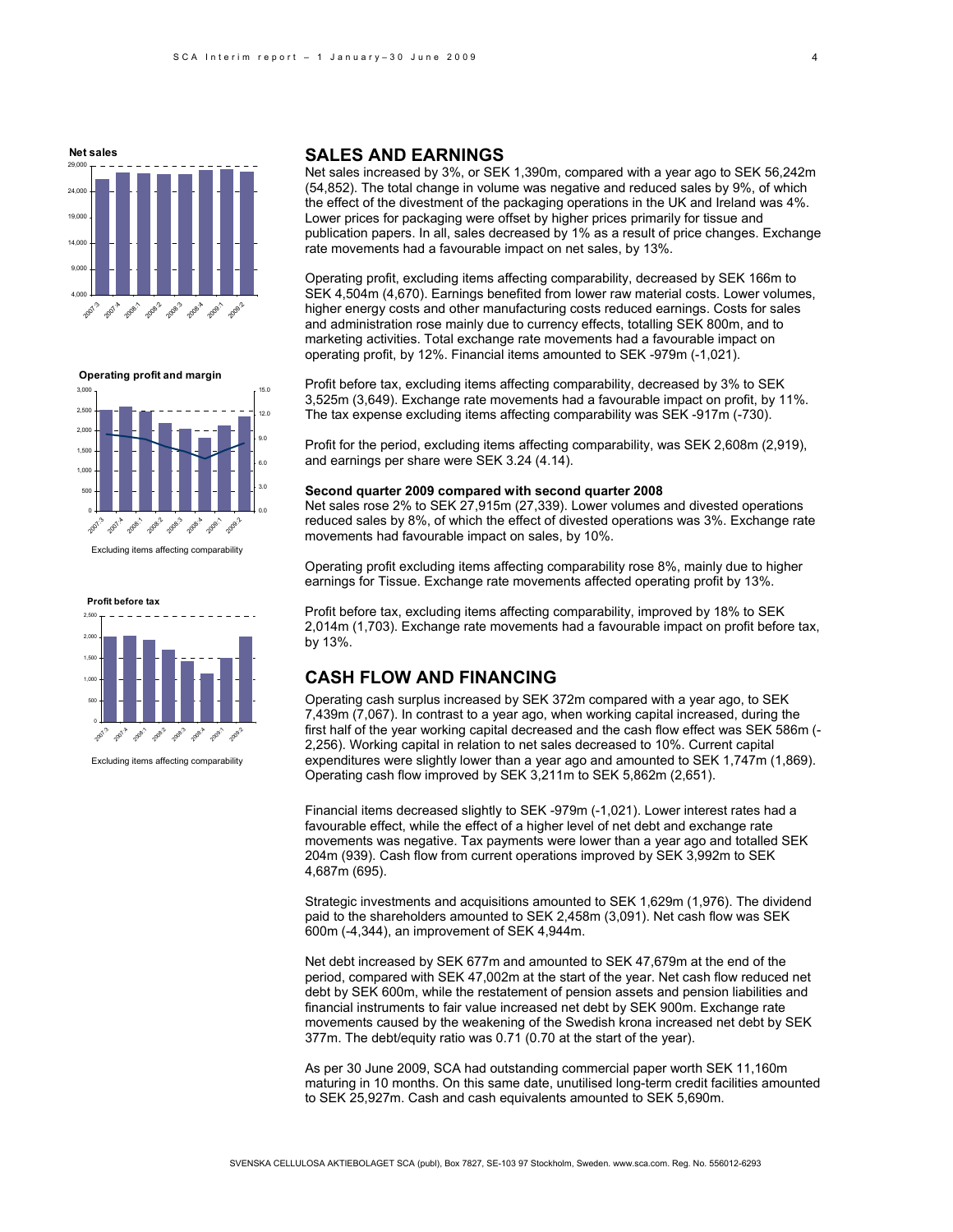# **EQUITY**

Consolidated equity increased during the period by SEK 49m to SEK 67,301m. Net profit for the period increased equity by SEK 2,283m, and the shareholder dividend decreased equity by SEK 2,458m. Equity decreased through restatement of the net pension liability to fair value, by SEK 745m after tax. The restatement of financial instruments to fair value increased equity by SEK 145m after tax. Exchange rate movements including hedges of net foreign assets, etc., increased equity by SEK 824m.

As a result of restructuring within the Group, the parent company's unrestricted equity has increased by approximately SEK 30,000m, representing the value of shares received in a subsidiary. (See also the parent company balance sheet on page 18.)

# **TAX**

A tax expense of 26% is reported for the first half of the year, which is also the estimated tax rate for 2009.

# **OTHER EVENTS**

### **First quarter**

As announced in connection with the first quarter interim report, in April SCA launched a restructuring programme in the European packaging operations designed to adjust the operations' capacity and costs. The closure of the New Hythe testliner mill, with a capacity of 260,000 tonnes, was brought forward to May 2009. In addition, it was announced that 11 corrugated board plants in Europe will be closed. As a result of a general review of employee numbers at SCA's plants, approximately 2,200 positions will be cut, corresponding to a 14% workforce reduction in the packaging operations. These measures will be implemented gradually in 2009. The total cost will be SEK 1,700m, of which SEK 640m pertains to write downs and SEK 1,060m cash expenditures. The programme will result in savings of SEK 1,070m annually, as per the second quarter of 2010.

In the European tissue operations, SCA decided in March to close the paper mill in Pratovecchio, Italy. The mill has a capacity of 22,000 tonnes. As previously announced, SCA will also restructure operations at its mill in Orléans, France. A total of 172 positions will be affected at the two plants.

SCA has decided to invest SEK 635m in the liner plant in Aschaffenburg, Germany. The underlying reasons for the investment are new, more stringent emission standards and the opportunity to secure the plant's energy supply at a considerably lower cost than currently. The investment, with a repayment period of three years, will give the plant an optimal balance between electricity and steam generation with a high level of energy efficiency, which will generate a positive annual effect on profit of approximately SEK 100m. The investment is expected to be fully carried out by 2011.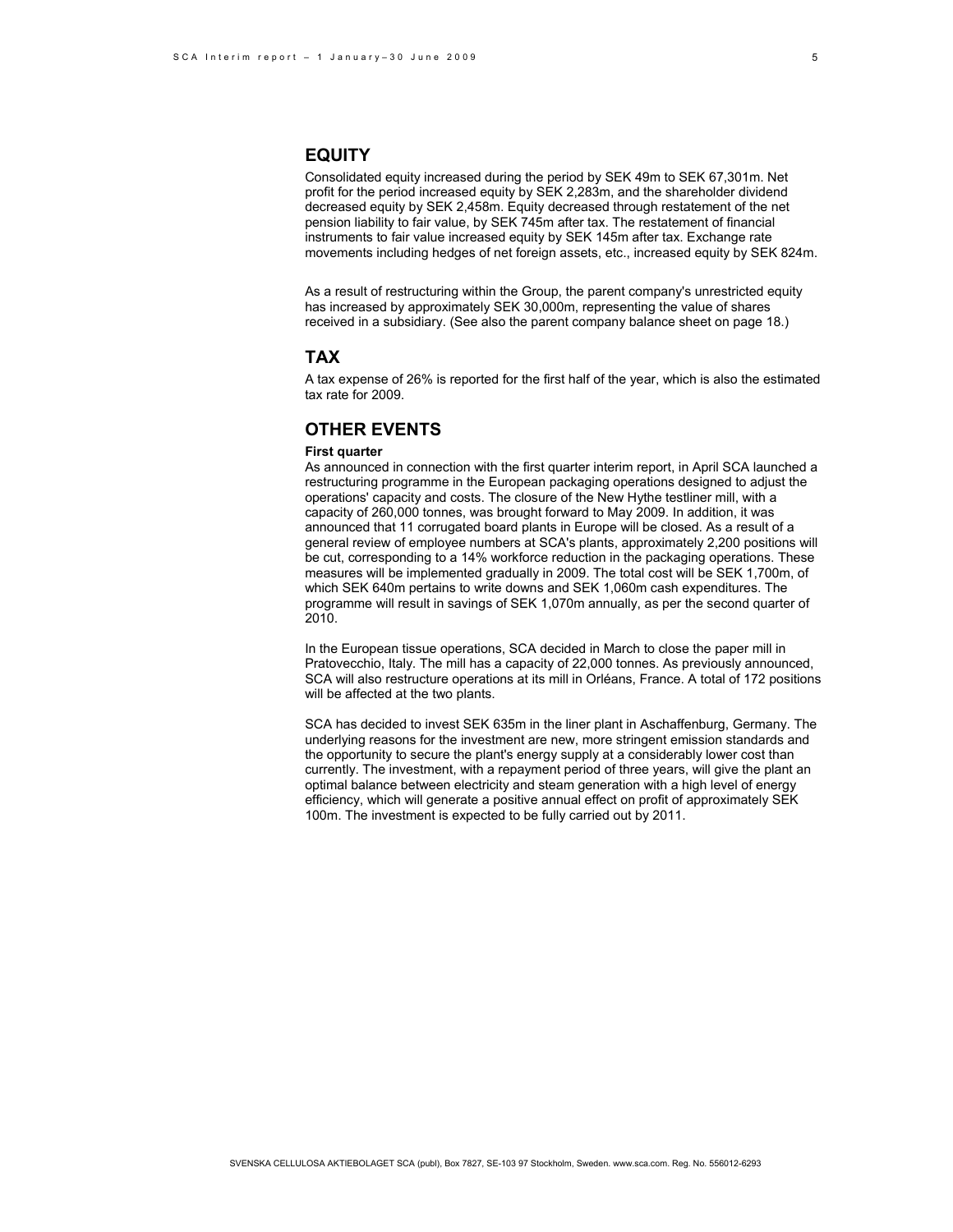

32%

**Share of Group, operating profit 0906**



#### 0 100 200 300 400 500 600 700 800 900 2007.3 200 208: 2009.2 2009:3 2008-A **2009:1** 2009.2 0.0 2.0 4.0 6.0 8.0 10.0 12.0 14.0

#### **Deviations, operating profit (%) 0906 vs. 0806** 4

| Price/mix    | 19    |
|--------------|-------|
| Volume       | 3     |
| Raw material | -9    |
| Energy       | $-1$  |
| Currency     | 11    |
| Other        | $-19$ |

# **PERSONAL CARE**

| <b>SEKm</b>         | 0906   | 0806   | %  | 2009:2 | 2008:2 | %  |
|---------------------|--------|--------|----|--------|--------|----|
| Net sales           | 13.126 | 11.235 | 17 | 6.650  | 5.671  | 17 |
| Operating surplus   | 2.101  | 1.973  | 6  | 1.113  | 974    | 14 |
| Operating profit    | 1.524  | 1.466  | 4  | 820    | 721    | 14 |
| Operating margin, % | 11.6   | 13.0   |    | 12.3   | 12.7   |    |

Following a weak start to the year, sales of Tena incontinence care products in Europe rose strongly. Despite tougher competition, Tena is maintaining its strong market position. In the US, awareness of the Tena brand is growing steadily in the retail sector.

The competition and campaign activities are intensive also for baby diapers, where all of SCA's retailer brand positions in Europe developed very favourably. The launch of the Baby Care line of skin care products by Libero and the launch of the Tiger collection of designer diapers during the spring have boosted sales and strengthened the Libero brand.

During the second quarter, SCA launched a line of tampons under the Libresse brand, with Norway as the first pilot market. The initial reception of the launch has been favourable.

During the first half of the year, SCA's sales in its selected emerging markets grew by 23%.

# **January–June 2009 compared with corresponding period a year ago**  Net sales rose 17% to SEK 13,126m (11,235). Higher prices and larger volumes each

accounted for 2% of the sales increase. Exchange rate movements had a favourable impact on net sales, by 13%.

Operating profit was 4% higher than a year ago and amounted to SEK 1,524m (1,466). Earnings improved as a result of higher prices and an improved product mix – mainly for baby diapers – while higher raw material and manufacturing costs, as well as higher marketing costs – especially in Eastern Europe – had a negative effect on earnings. Exchange rate movements affected earnings favourably, by 11%. The operating margin was lower than the corresponding period a year ago.

Operating cash surplus was SEK 2,136m (1,982), while operating cash flow increased to SEK 1,887m (978). The increase is attributable to a positive effect compared with a year ago of a lower level of working capital and a slightly lower level of current capital expenditures.

#### **Second quarter 2009 compared with second quarter of 2008**

Net sales rose 17% to SEK 6,650m (5,671). Sales rose 3% as a result of higher prices and an improved product mix. Greater volumes improved sales by 1%, and exchange rate movements affected net sales favourably by 13%.

The sales increase for Tena-brand incontinence care products was 16%. Sales to the healthcare sector grew 16%, and sales to the retail sector showed continued good growth. Growth in the more fast-growing markets in Eastern Europe and Russia remained favourable.

The sales increase for baby diapers was 18%. The sales trend in emerging markets such as Malaysia and Russia remained very favourable, with double-digit growth. The generation shift initiated a year ago toward new products in Europe, with a changed product mix, has had a favourable impact.

Sales of feminine care products rose 18%. Growth was good in markets in Eastern Europe, Russia and Mexico.

Operating profit grew 14%. Higher prices and volumes contributed to the earnings improvement, while greater campaign activity and higher marketing costs – especially in Eastern Europe – had a negative impact on earnings. Exchange rate movements increased profit by 13%.

SVENSKA CELLULOSA AKTIEBOLAGET SCA (publ), Box 7827, SE-103 97 Stockholm, Sweden. www.sca.com. Reg. No. 556012-6293

# **Operating profit and margin**

6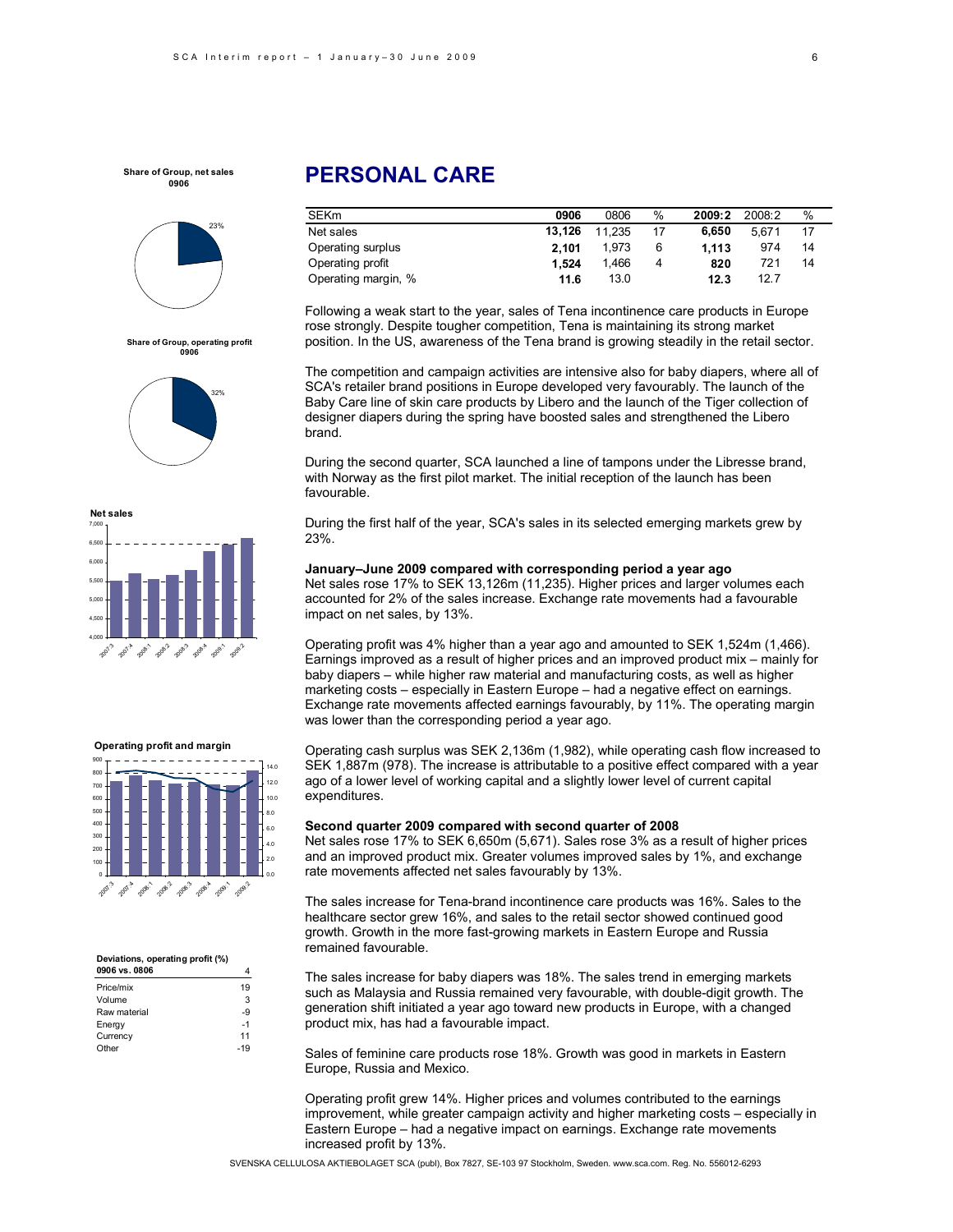

#### **Share of Group, operating profit 0906**







| Deviations, operating profit (%) |      |  |  |  |  |
|----------------------------------|------|--|--|--|--|
| 0906 vs. 0806                    |      |  |  |  |  |
| Price/mix                        | 63   |  |  |  |  |
| Volume                           | -4   |  |  |  |  |
| Raw material                     | 63   |  |  |  |  |
| Energy                           | $-6$ |  |  |  |  |
| Currency                         | 13   |  |  |  |  |
| Other                            |      |  |  |  |  |

# **TISSUE**

| <b>SEKm</b>         | 0906   | 0806   | %  | 2009:2 | 2008:2 | $\%$ |  |
|---------------------|--------|--------|----|--------|--------|------|--|
| Net sales           | 20.940 | 18.482 | 13 | 10.474 | 9.203  | 14   |  |
| Operating surplus   | 3.153  | 2.161  | 46 | 1.655  | 1.089  | 52   |  |
| Operating profit    | 1.879  | 1.123  | 67 | 1.015  | 577    | 76   |  |
| Operating margin, % | 9.0    | 6.1    |    | 9.7    | 6.3    |      |  |

Demand for tissue in the AFH market is down in segments such as industry and certain hotel and catering businesses, which has led to greater competition. The launch in Europe at the start of the year of Elevation, the latest designer line under the Tork brand, is now having a favourable impact on sales. Volumes are up and SCA is taking market shares in Europe. The launch of Elevation is planned for the USA during the second half of the year.

In the consumer tissue segment, demand is relatively stable. However, campaign activity has risen sharply, with a greater focus on price. SCA has now begun in earnest the launch of its new brand platform. In Germany and Austria, the facial tissue brand Tempo has also been launched as toilet paper, while in the UK SCA has launched Plenty, a new brand of kitchen rolls. The Plenty brand will be launched across several European markets.

During the first half of the year, SCA's sales in its selected emerging markets grew by 16%.

### **January–June 2009 compared with corresponding period a year ago**

Net sales rose 13% to SEK 20,940m (18,482). Sales increased by 4% as a result of higher prices, while lower volumes reduced sales by 4%. Exchange rate movements had a favourable impact on net sales, by 13%.

Operating profit improved by SEK 756m, or 67%, to SEK 1,879m (1,123). A better product mix, higher prices and lower raw material costs – especially in the European operations – boosted earnings. Higher marketing costs along with slightly higher energy costs had a lowering effect on earnings. The strong development of profitability for the North American tissue operations, even excluding foreign exchange movements, contributed to the earnings improvement. Exchange rate movements had a favourable impact on profit, by 13%.

Operating cash surplus was SEK 3,122m (2,070), and operating cash flow was SEK 2,402m (585). The higher operating cash surplus was strengthened by a lower level of working capital compared with the preceding year and a slightly lower level of current capital expenditures.

### **Second quarter 2009 compared with second quarter 2008**

Net sales rose 14% to SEK 10,474m (9,203). Higher prices increased sales by 3%, while lower volumes had a negative impact, by 2%. Exchange rate movements had a favourable impact on sales, by 13%.

For consumer tissue, sales rose 13%, mainly as a result of higher prices and favourable exchange rate movements, while volumes were stable. Growth remained good in Eastern Europe and Latin America.

For AFH tissue, sales rose 19%, mainly due to higher prices and exchange rate movements. Volumes decreased by 4%.

Operating profit improved by SEK 438m, or 76%, to SEK 1,015m (577). Higher prices and a better product mix, along with lower raw material costs, contributed to the improvement. Exchange rate movements had a favourable impact on profit, by 18%.

7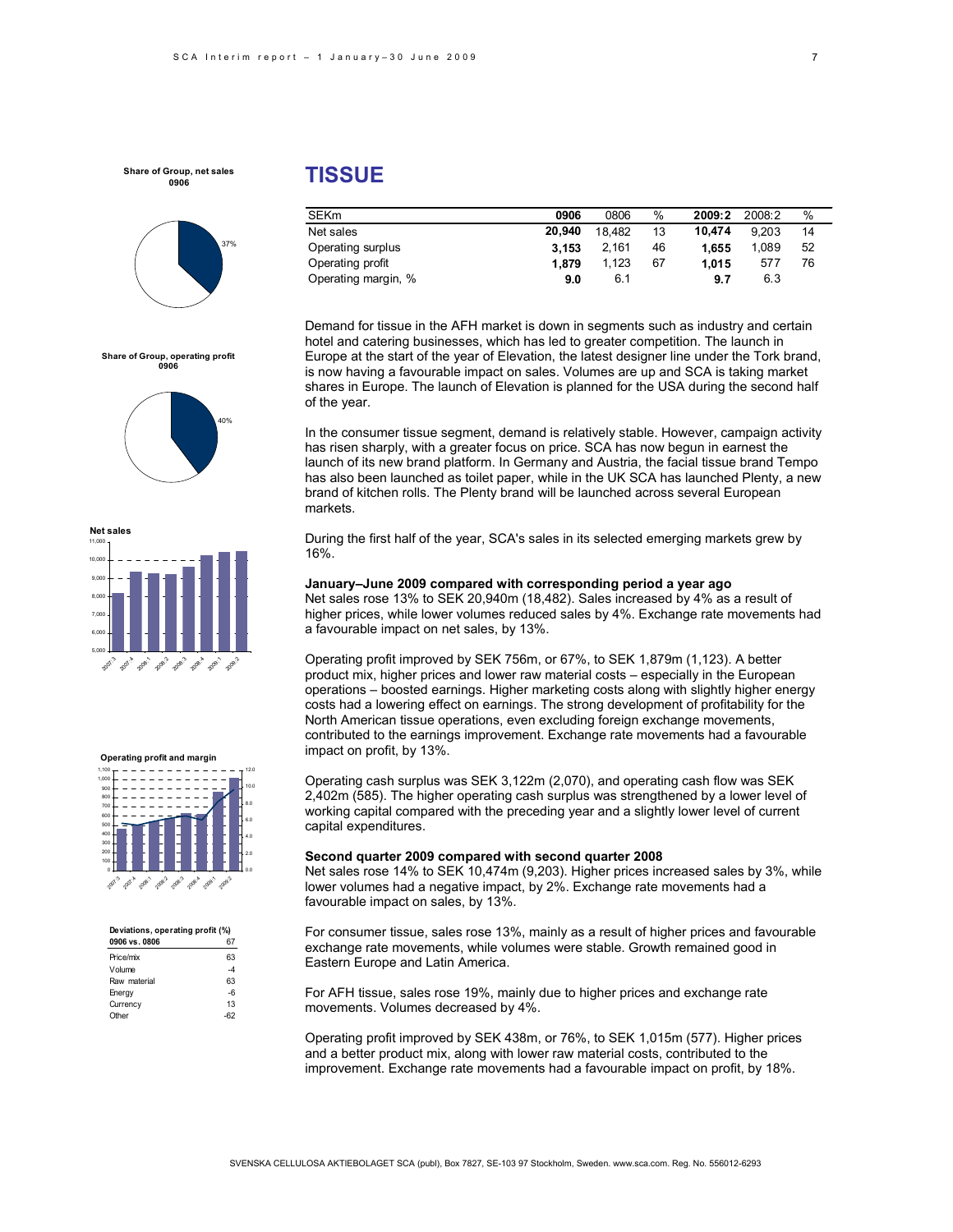

**Share of Group, operating profit 0906** 2%

# **PACKAGING**

| <b>SEKm</b>                       | 0906   | 0806   | %      | 2009:2 | 2008:2 | $\%$   |
|-----------------------------------|--------|--------|--------|--------|--------|--------|
| <b>Deliveries</b>                 |        |        |        |        |        |        |
| - Liner products, ktonnes         | 1.023  | 1.194  | $-14$  | 483    | 600    | $-20$  |
| - Corrugated board, million $m^2$ | 1.656  | 2.214  | $-25*$ | 822    | 1.102  | $-25*$ |
| Net sales                         | 14.453 | 17.295 | $-16$  | 6.958  | 8.582  | $-19$  |
| Operating surplus**               | 955    | 1.868  | $-49$  | 437    | 858    | $-49$  |
| Operating profit**                | 92     | 1,065  | $-91$  | 11     | 457    | -98    |
| Operating margin, %**             | 0.6    | 6.2    |        | 0.2    | 5.3    |        |

\*) Adjusted for the change in volume resulting from the divestment of operations in the UK and Ireland, the change was -14%.

\*\*) Excluding restructuring costs, which are reported as items affecting comparability outside of the Packaging business area.

Demand for corrugated board in Europe remains weak. However, the deterioration compared with the first quarter was only 1%. As a result of low demand and contracts that are indexed to the price trend for liner, prices of corrugated board were down 4% compared with the first quarter.

In May SCA closed its liner mill in New Hythe, England. SCA has also begun the restructuring programme that will generate SEK 1,070m in annual savings starting in the second quarter of 2010. The programme is proceeding according to plan, with restructuring costs during the second quarter totalling SEK 439m.

SCA cut its production by approximately 158,000 tonnes during the second quarter in an effort to contribute to a better market balance. The decrease in production in the liner operations had a negative impact on earnings. Savings achieved in the corrugated board operations through a reduction in overtime and fewer shifts have resulted in lower personnel costs. The number of full-time employees has been successively adapted to the lower level of production.

### **January–June 2009 compared with corresponding period a year ago**

Net sales decreased by 16% to SEK 14,453m (17,295). Adjusted for the divestment of operations in the UK and Ireland in 2008, sales decreased by 2%. Lower prices and volumes contributed to the decrease by 9% and 11%, respectively. Exchange rate movements had a favourable impact on net sales, by 18%.

Operating profit fell 91% to SEK 92m (1,065). Lower prices and volumes were partly compensated by lower raw material costs. Exchange rate movements had a favourable impact on profit, by 16%.

Operating cash surplus was SEK 934m (1,838), and operating cash flow was SEK 100m (471). The lower operating cash surplus and higher current capital expenditures were partly compensated by a lower level of working capital compared with a year ago.

### **Second quarter 2009 compared with second quarter 2008**

Net sales decreased by 19% to SEK 6,958m (8,582). Adjusted for the divestment in 2008, sales were down 8%. Lower prices and volumes reduced sales by 5% and 9%, respectively. Exchange rate movements had a favourable impact on net sales, by 6%.

Operating profit fell 98% to SEK 11m (457), mainly due to lower prices and volumes, which were partly compensated by lower energy and raw material costs. Exchange rate movements had a favourable impact on profit, by 14%.



**Net sales**



**Deviations, operating profit (%)** 

| Deviations, operating profit (%) |        |
|----------------------------------|--------|
| 0906 vs. 0806                    | -91    |
| Price/mix                        | $-140$ |
| Volume                           | -59    |
| Raw material                     | 82     |
| Energy                           | 3      |
| Currency                         | 16     |
| Other                            |        |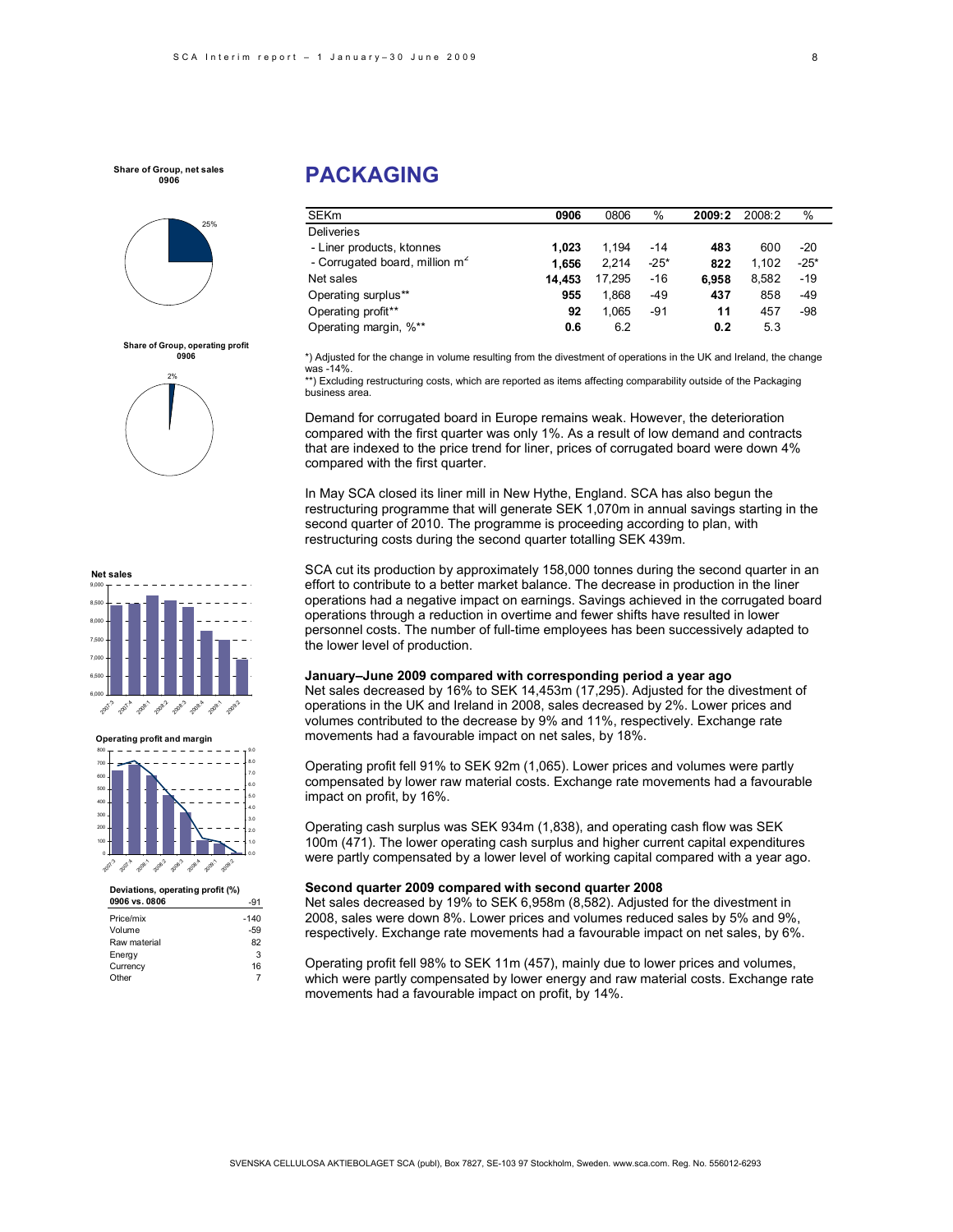

**Share of Group, operating profit 0906**





#### **Operating profit and margin**



#### **Deviations, operating profit (%)**

| 0906 vs. 0806 |       |
|---------------|-------|
| Price/mix     | 22    |
| Volume        | 0     |
| Raw material  | -6    |
| Energy        | -6    |
| Currency      | 3     |
| Other         | $-12$ |
|               |       |

# **FOREST PRODUCTS**

| <b>SEK<sub>m</sub></b>                 | 0906  | 0806  | %  | 2009:2 | 2008:2 | $\%$ |  |
|----------------------------------------|-------|-------|----|--------|--------|------|--|
| <b>Deliveries</b>                      |       |       |    |        |        |      |  |
| - Publication papers, ktonnes          | 760   | 773   | -2 | 380    | 387    | -2   |  |
| - Solid-wood products, km <sup>3</sup> | 871   | 818   | 6  | 490    | 444    | 10   |  |
| Net sales                              | 8.637 | 8.529 | 1  | 4.304  | 4.239  | 2    |  |
| Operating surplus                      | 1.911 | 1.841 | 4  | 983    | 870    | 13   |  |
| Operating profit                       | 1.225 | 1.208 |    | 642    | 553    | 16   |  |
| Operating margin, %                    | 14.2  | 14.2  |    | 14.9   | 13.0   |      |  |

Demand in Europe for publication paper remains weak. SCA has been able to partially offset the weak market situation, among other things through sales to markets outside Europe. SCA has secured volume for a large share of its European contracts until yearend. Against the backdrop of the strong competition, prices have come under pressure.

In solid-wood products, SCA has succeeded in increasing delivery volumes, among other things by achieving considerably higher delivery volumes to markets outside Europe.

### **January–June 2009 compared with corresponding period a year ago**

Net sales rose 1% to SEK 8,637m (8,529). Sales rose 6% as a result of higher prices for publication papers, while lower prices for pulp and solid-wood products had a lowering effect on sales, by 3%. Lower volumes decreased sales by 5%. Exchange rate movements had a favourable impact, by 3%.

Operating profit rose 1% to SEK 1,225m (1,208). Earnings for the publication paper operations increased, mainly as a result of higher prices. Higher energy costs and a slight drop in volumes moderated the increase. Operating profit for the pulp and solidwood operations decreased as a result of lower sales prices and higher raw material costs, combined with lower capacity utilisation. Exchange rate movements had a favourable impact on profit, by 3%.

Operating cash surplus amounted to SEK 1,426m (1,369), and operating cash flow was SEK 1,400m (686). A higher operating cash surplus, together with a lower level of working capital and slightly lower current capital expenditures than a year ago, contributed to the improvement.

### **Second quarter 2009 compared with second quarter 2008**

Net sales rose 2% to SEK 4,304m (4,239). Higher prices for publication papers increased sales by 6%, while lower prices for pulp and solid-wood products decreased sales by 3%. Lower volumes reduced sales by 4%. Exchange rate movements had a favourable impact on net sales, by 3%.

Operating profit rose 16% to SEK 642m (553). Earnings improved sharply for the publication paper operations and moderately for solid-wood products, which was offset by lower earnings for pulp. Exchange rate movements had a favourable impact on profit, by 4%.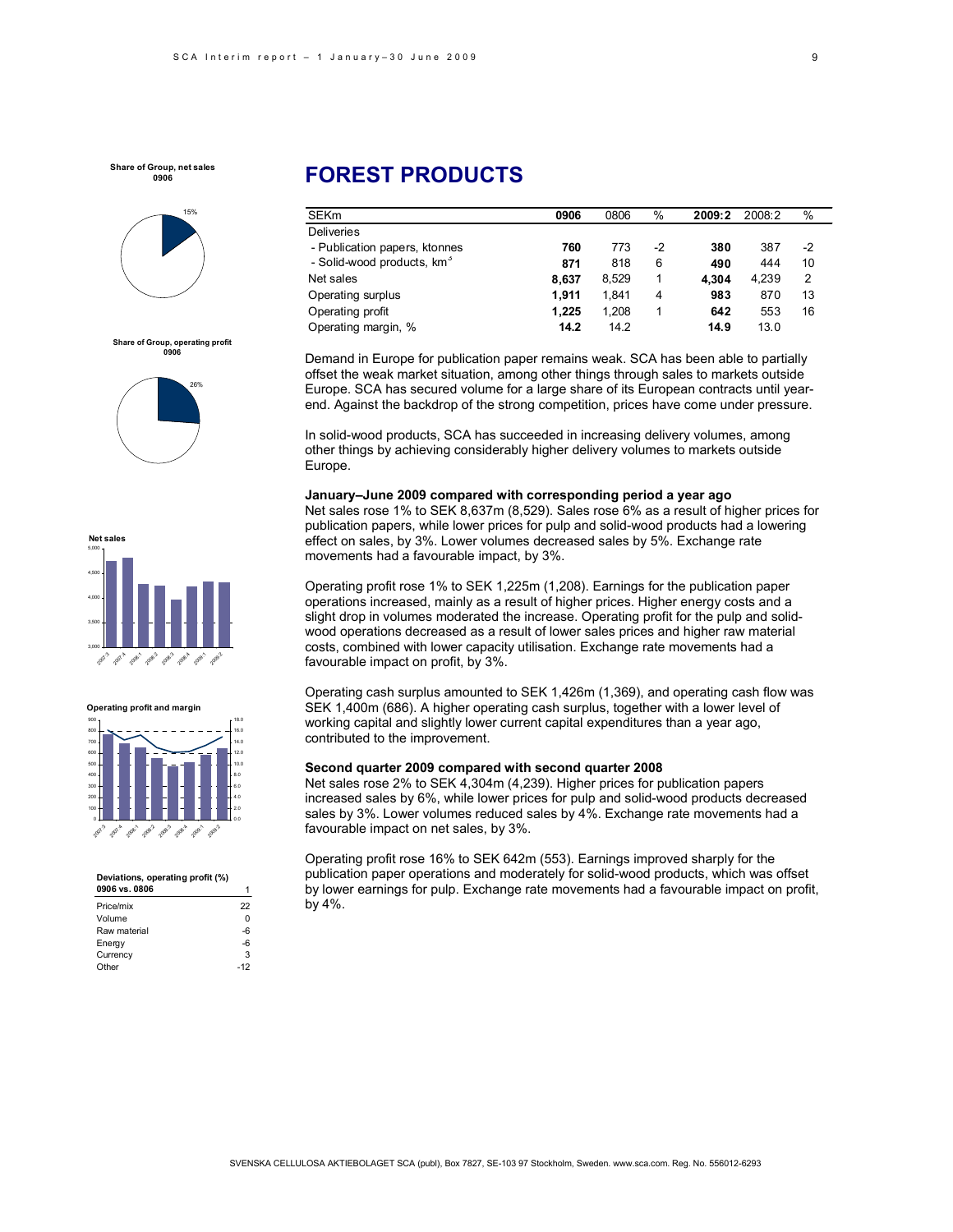# **SHARE DISTRIBUTION**

| 30 June 2009                | Class A     | Class B     | Total       |
|-----------------------------|-------------|-------------|-------------|
| Registered number of shares | 105.684.907 | 599.425.187 | 705.110.094 |
| - of which treasury shares  |             | 2.767.605   | 2.767.605   |

At the end of the period, the proportion of Class A shares was 15.0%. After the end of the quarter, at the request of shareholders a total of 100,000 Class A shares were converted to Class B shares. The total number of votes in the company thereafter amounts to 1,655,374,257.

During the second quarter of 2009, a previously active employee option programme expired. Calculated according to IFRS recommendations, the employee option programmes entail no dilutive effect.

### **RISKS AND UNCERTAINTIES**

SCA's strategic and operational risk exposure as well as risk management are described on pages 32–34 of the 2008 Annual Report. SCA's financial risk management is described on pages 48–53. Risks related to financial reporting are described on page 85. No significant changes have taken place that have affected the reported risks.

Developments in the financial markets have given rise to a higher level of general uncertainty, which also entails risks and uncertainties for the operations.

### **Strategic risks**

Risks in conjunction with company acquisitions are analysed in the due diligence processes that SCA carries out prior to all acquisitions. In cases where acquisitions have been carried out that may affect the assessment of SCA's risk exposure, these are described under the heading "Acquisitions and divestments" in interim reports. No significant acquisitions were made during the first half of the year.

### **Operational risks**

Management of operational risks is primarily carried out by SCA's business managers. SCA's internal audit function is tasked with following up compliance with internal control processes.

### **RELATED PARTY TRANSACTIONS**

No transactions have been carried out between SCA and related parties that had a material impact on the company's financial position and results of operations.

## **ACCOUNTING PRINCIPLES**

This interim report has been prepared in accordance with IAS 34 and recommendation RFR 1.1 of the Swedish Financial Reporting Board, and with regard to the Parent Company, according to RFR 2.1. The accounting principles applied correspond to those described in the 2008 Annual Report.

# **FUTURE REPORTS**

The interim report for the period January–September 2009 will be released on 27 October. The 2009 year-end report will be released on 28 January 2010.

### **Invitation to press conference for Q2**

Media and analysts are invited to a press conference, at which the interim report will be presented by Jan Johansson, President and CEO of SCA.

Time: Thursday, 23 July, at 2 p.m. Location: Aulan, Salén Konferenser, Norrlandsgatan 15, Stockholm

The press conference will be webcast live at www.sca.com. It will also be possible to participate via phone, by calling +44 20 7162 0077, +1 (334) 323-6201, or +46-8-5052 0110.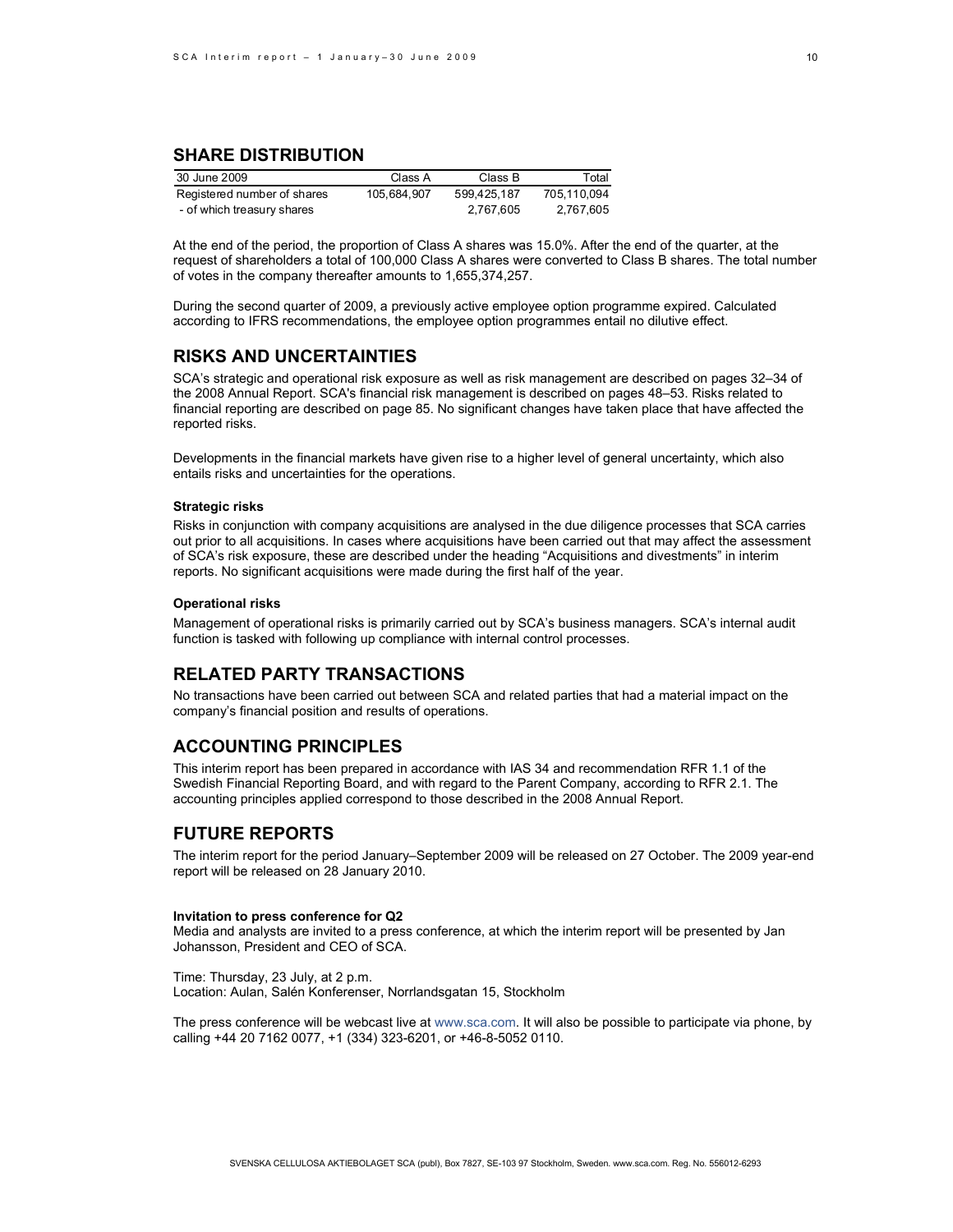The Board of Directors and President certify that the half-year interim report provides a true and fair overview of the Parent Company's and Group's operations, financial position and results of operations, and that it describes the significant risks and uncertainties facing the company and the companies included in the Group.

### Stockholm, 23 July 2009 SVENSKA CELLULOSA AKTIEBOLAGET SCA (publ)

|                            | Sverker Martin-Löf<br>Chairman of the Board |                                           |
|----------------------------|---------------------------------------------|-------------------------------------------|
| Rolf Börjesson             | $\frac{1}{2}$<br>Sören Gyll                 | Mypolines<br>Tom Hedelius                 |
| <b>Director</b>            | Director                                    | Director                                  |
|                            |                                             |                                           |
| Leif Johansson<br>Director | Anders Nyrén<br>Director                    | Barbara Milian Thoralfsson<br>Director    |
|                            | Jan Johansson                               |                                           |
|                            | Director<br>President and CEO               |                                           |
|                            |                                             |                                           |
| Lars Jonsson               | <b>Thomas Wiklund</b>                       | Örjan Svensson<br>Employee representative |
| Employee representative    | Employee representative                     |                                           |

### **REVIEW REPORT**

We have reviewed this report for the period 1 January–30 June 2009 for Svenska Cellulosa Aktiebolaget SCA (publ). The board of directors and the CEO are responsible for the preparation and presentation of this interim report in accordance with IAS 34 and the Swedish Annual Accounts Act. Our responsibility is to express a conclusion on this interim report based on our review.

We conducted our review in accordance with the Swedish Standard on Review Engagements SÖG 2410, Review of Interim Report Performed by the Independent Auditor of the Entity. A review consists of making inquiries, primarily of persons responsible for financial and accounting matters, and applying analytical and other review procedures. A review is substantially less in scope than an audit conducted in accordance with Standards on Auditing in Sweden, RS, and other generally accepted auditing standards in Sweden. The procedures performed in a review do not enable us to obtain assurance that we would become aware of all significant matters that might be identified in an audit. Accordingly, we do not express an audit opinion.

Based on our review, nothing has come to our attention that causes us to believe that the interim report is not prepared, in all material respects, in accordance with IAS 34 and the Swedish Annual Accounts Act, regarding the Group, and with the Swedish Annual Accounts Act, regarding the Parent Company.

Stockholm, 23 July 2009 PricewaterhouseCoopers AB Anders Lundin Authorised Public Accountant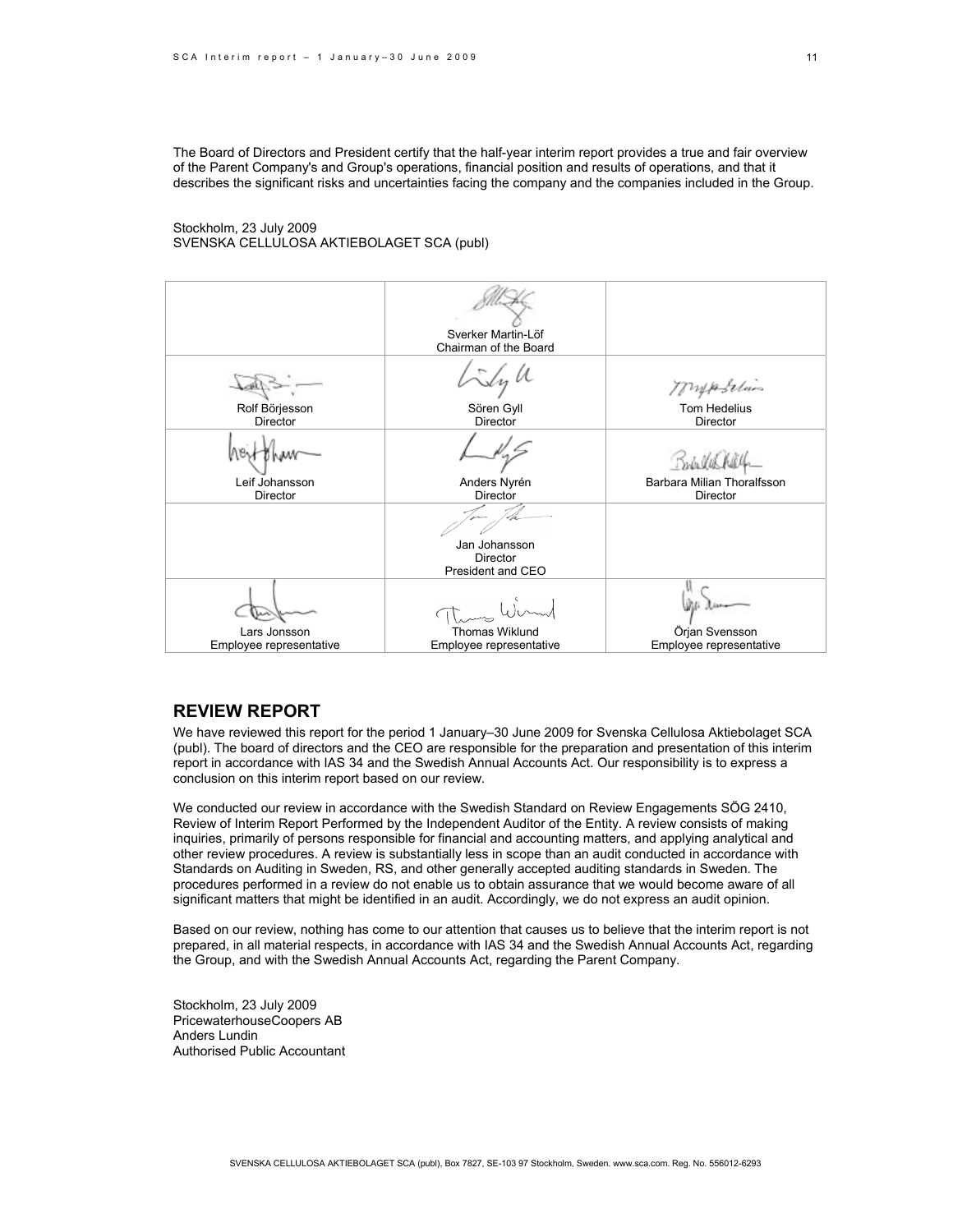# **OPERATING CASH FLOW ANALYSIS**

| <b>SEKm</b>                                  | 0906      | 0806      |
|----------------------------------------------|-----------|-----------|
| Operating cash surplus                       | 7,439     | 7,067     |
| Change in working capital                    | 586       | $-2,256$  |
| Current capital expenditures, net            | $-1,747$  | $-1,869$  |
| Restructuring costs, etc.                    | $-416$    | $-291$    |
| Operating cash flow                          | 5,862     | 2,651     |
|                                              |           |           |
| <b>Financial items</b>                       | -979      | $-1,021$  |
| Income taxes paid                            | $-204$    | $-939$    |
| Other                                        | 8         | 4         |
| Cash flow from current operations            | 4,687     | 695       |
|                                              |           |           |
| Acquisitions                                 | 4         | $-611$    |
| Strategic capital expenditures, fixed assets | $-1,640$  | $-1,369$  |
| <b>Divestments</b>                           | 7         | 4         |
| Cash flow before dividend                    | 3,058     | $-1,281$  |
| Dividend                                     | $-2,458$  | $-3,091$  |
| Cash flow after dividend                     | 600       | $-4,372$  |
| Sale of treasury shares                      | 0         | 28        |
| Net cash flow                                | 600       | $-4.344$  |
|                                              |           |           |
| Net debt at the start of the period          | $-47,002$ | $-37,368$ |
| Net cash flow                                | 600       | $-4,344$  |
| Remeasurement to equity                      | $-900$    | $-1,107$  |
| Currency effects                             | $-377$    | 425       |
| Net debt at the end of the period            | $-47,679$ | $-42,394$ |
|                                              |           |           |
| Debt/equity ratio                            | 0.71      | 0.66      |
| Debt payment capacity, %                     | 28        | 32        |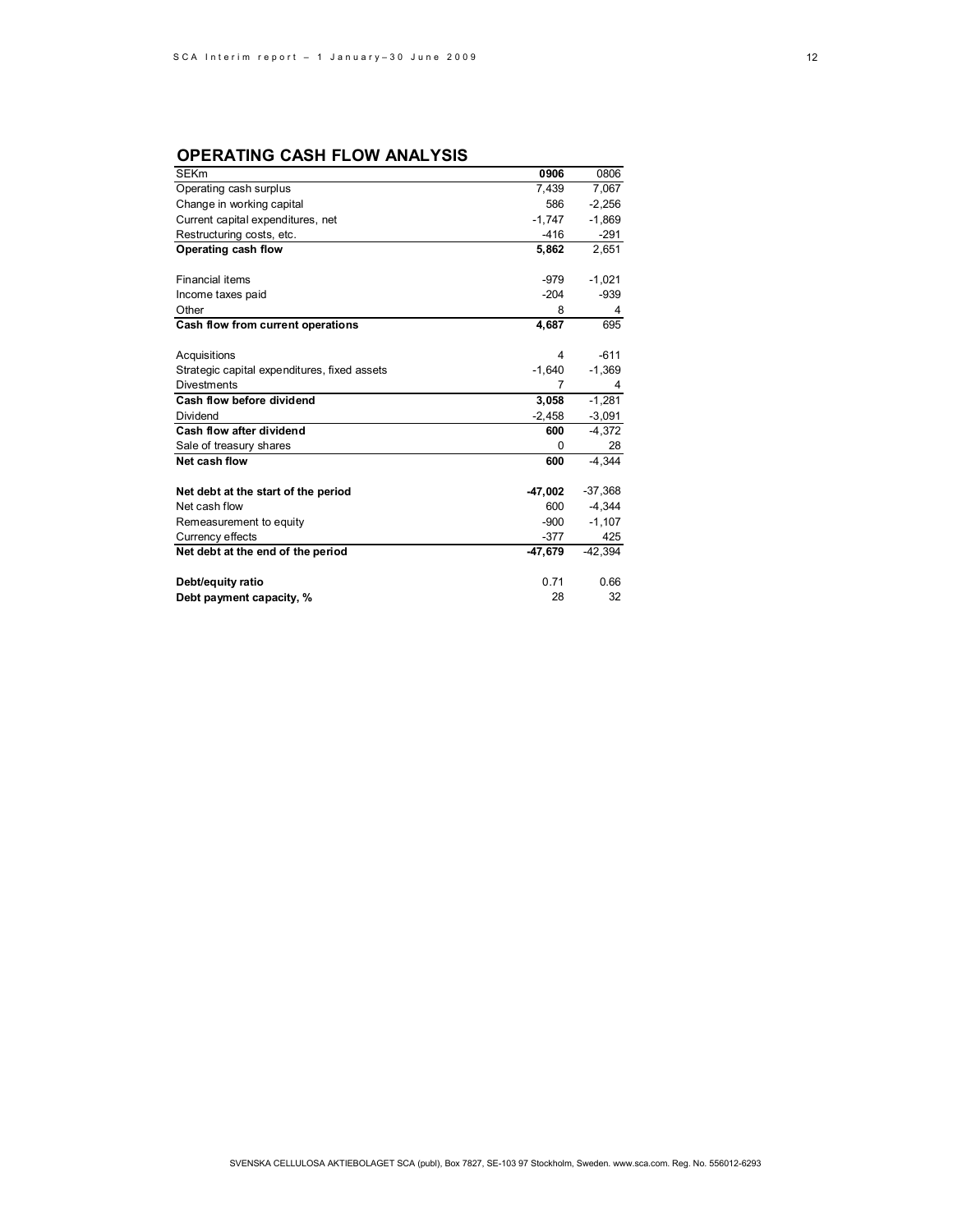# **CASH FLOW STATEMENT**

| SEKm                                                                  | 0906           | 0806           |
|-----------------------------------------------------------------------|----------------|----------------|
|                                                                       |                |                |
| <b>Operating activities</b>                                           |                |                |
| Profit before tax<br>Adjustment for non-cash items <sup>1</sup>       | 3,086          | 3,649          |
|                                                                       | 2,737<br>5,823 | 2,131<br>5,780 |
| Paid tax                                                              | $-204$         | $-939$         |
| Cash flow from operating activities before changes in working capital | 5,619          | 4,841          |
|                                                                       |                |                |
| Cash flow from changes in working capital                             |                |                |
| Change in inventories                                                 | 1,228          | $-1,101$       |
| Change in operating receivables                                       | 1,747          | $-962$         |
| Change in operating liabilities                                       | $-2,389$       | $-193$         |
| Cash flow from operating activities                                   | 6,205          | 2,585          |
|                                                                       |                |                |
| <b>Investing activities</b>                                           |                |                |
| Acquisition of operations                                             | 4<br>7         | -609           |
| Sold operations                                                       |                | -3             |
| Acquisition tangible and intangible assets                            | $-3,459$       | $-3,387$       |
| Sale of tangible assets                                               | 75             | 149            |
| Payment of loans to external parties                                  | 0              | -57            |
| Repayment of loans from external parties                              | 619            | 0              |
| Cash flow from investing activities                                   | $-2,754$       | $-3,907$       |
| <b>Financing activities</b>                                           |                |                |
| Sale of treasury shares                                               | 0              | 28             |
| Borrowings                                                            | 0              | 2,960          |
| Amortisation of debt                                                  | $-1,053$       |                |
| Dividends paid                                                        | $-2,458$       | $-3,091$       |
| Cash flow from financing activities                                   | $-3,511$       | -103           |
|                                                                       |                |                |
| Cash flow for the period                                              | -60            | $-1,425$       |
| Cash and cash equivalents at the beginning of the year                | 5,738          | 3,023          |
| Exchange differences in cash and cash equivalents                     | 12             | -23            |
| Cash and cash equivalents at the end of the period                    | 5,690          | 1,575          |
|                                                                       |                |                |
| Reconciliation with operating cash flow analysis                      |                |                |
| Cash flow for the period                                              | -60            | $-1,425$       |
| Deducted items:                                                       |                |                |
| Payment of loans to external parties                                  | 0              | 57             |
| Repayment of loans from external parties                              | $-619$         | 0              |
| Borrowings                                                            | 0              | $-2,960$       |
| Amortisation of debt                                                  | 1,053          |                |
| <b>Added items:</b>                                                   |                |                |
| Net debt in acquired and divested operations                          | 0              | 5              |
| Accrued interest                                                      | 229            | $-21$          |
| Investments through finance leases                                    | -3             |                |
| Net cash flow according to operating cash flow analysis               | 600            | -4,344         |
|                                                                       |                |                |
| <sup>1</sup> Depreciation and impairment, fixed assets                | 3,531          | 3,005          |
| Fair value valuation of forest assets                                 | -474           | -484           |
| Unpaid related to efficiency programmes                               | 207            |                |
| Payments related to efficiency programmes                             | $-275$         | -262           |
| Other                                                                 | $-252$         | -128           |
| Total                                                                 | 2,737          | 2,131          |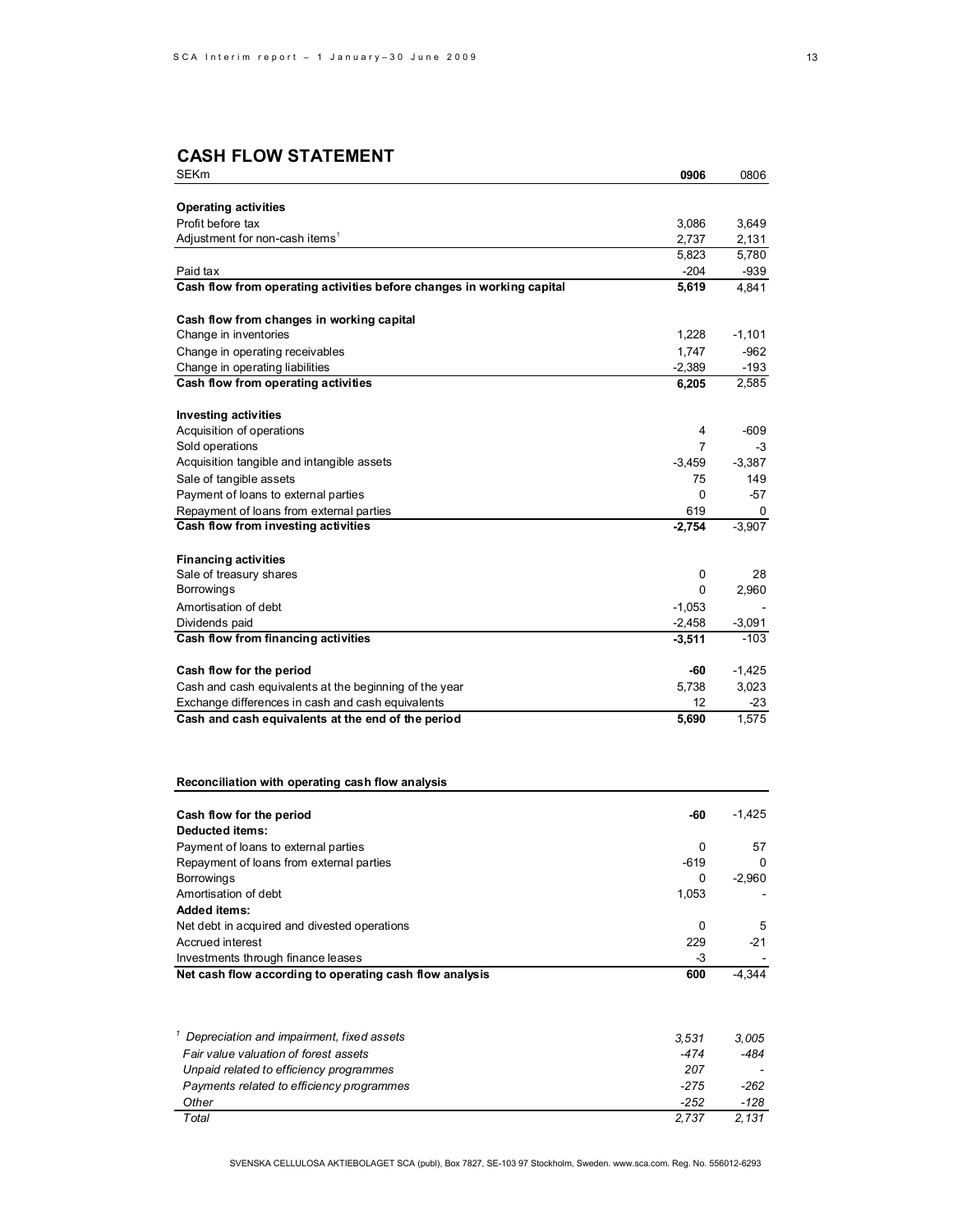# **CONSOLIDATED INCOME STATEMENT**

| <b>SEKm</b>                                                                                              | 2009:2    | 2008:2    | 2009:1    | 0906      | 0806      |
|----------------------------------------------------------------------------------------------------------|-----------|-----------|-----------|-----------|-----------|
| <b>Net sales</b>                                                                                         | 27,915    | 27,339    | 28,327    | 56,242    | 54,852    |
| Cost of goods sold <sup>1.2</sup>                                                                        | $-21,232$ | $-21,623$ | $-21,995$ | $-43,227$ | $-43,341$ |
| <b>Gross profit</b>                                                                                      | 6,683     | 5,716     | 6,332     | 13,015    | 11,511    |
| Sales, general and administration <sup>1.2</sup>                                                         | $-4,328$  | $-3,520$  | $-4,204$  | $-8,532$  | $-6,857$  |
| Items affecting comparability <sup>3</sup>                                                               | $-439$    | 0         | 0         | $-439$    | 0         |
| Share in profits of associates                                                                           | 13        | 3         | 8         | 21        | 16        |
| <b>Operating profit</b>                                                                                  | 1,929     | 2,199     | 2,136     | 4,065     | 4,670     |
| Financial items                                                                                          | $-354$    | $-496$    | $-625$    | $-979$    | $-1,021$  |
| Profit before tax                                                                                        | 1,575     | 1,703     | 1,511     | 3,086     | 3,649     |
| Tax                                                                                                      | $-411$    | $-321$    | $-392$    | $-803$    | -730      |
| Net profit for the period                                                                                | 1,164     | 1,382     | 1,119     | 2,283     | 2,919     |
| Earnings attributable to:                                                                                |           |           |           |           |           |
| Owners of the parent                                                                                     | 1,165     | 1,377     | 1,110     | 2,275     | 2,911     |
| Non-controlling interests                                                                                | $-1$      | 5         | 9         | 8         | 8         |
| Earnings per share, SEK - owners of the parent                                                           |           |           |           |           |           |
| - before dilution effects                                                                                | 1.66      | 1.96      | 1.58      | 3.24      | 4.15      |
| - after dilution effects                                                                                 | 1.66      | 1.96      | 1.58      | 3.24      | 4.14      |
| <b>Calculation of earnings per share</b>                                                                 | 2009:2    | 2008:2    | 2009:1    | 0906      | 0806      |
| Earnings attributable to owners of the parent                                                            | 1,165     | 1,377     | 1,110     | 2,275     | 2,911     |
| Average no. of shares before dilution, millions                                                          | 702.3     | 702.1     | 702.3     | 702.3     | 702.1     |
| Warrants                                                                                                 | 0.0       | 0.2       | 0.0       | 0.0       | 0.2       |
| Average no. of shares after dilution                                                                     | 702.3     | 702.3     | 702.3     | 702.3     | 702.3     |
| <sup>1</sup> Of which, depreciation                                                                      | $-1,724$  | $-1,490$  | $-1,722$  | $-3,446$  | $-3,004$  |
| $22008$ figures have been reclassified between cost of goods sold and sales, general and administration. |           |           |           |           |           |
| <sup>3</sup> Distribution of items affecting comparability, per function                                 |           |           |           |           |           |
| Cost of goods sold                                                                                       | $-379$    |           |           | $-379$    |           |
| Sales, general and administration                                                                        | -60       |           |           | $-60$     |           |
|                                                                                                          | 2009:2    | 2008:2    | 2009:1    | 0906      | 0806      |
| Gross margin                                                                                             | 23.9      | 20.9      | 22.4      | 23.1      | 21.0      |
| Operating margin                                                                                         | 6.9       | 8.0       | 7.5       | 7.2       | 8.5       |
| Financial net margin                                                                                     | $-1.3$    | $-1.8$    | $-2.2$    | $-1.7$    | -1.9      |
| Profit margin                                                                                            | 5.6       | 6.2       | 5.3       | 5.5       | 6.6       |
| Tax                                                                                                      | -1.5      | $-1.2$    | $-1.4$    | -1.4      | -1.3      |
| Net margin                                                                                               | 4.1       | 5.0       | 3.9       | 4.1       | 5.3       |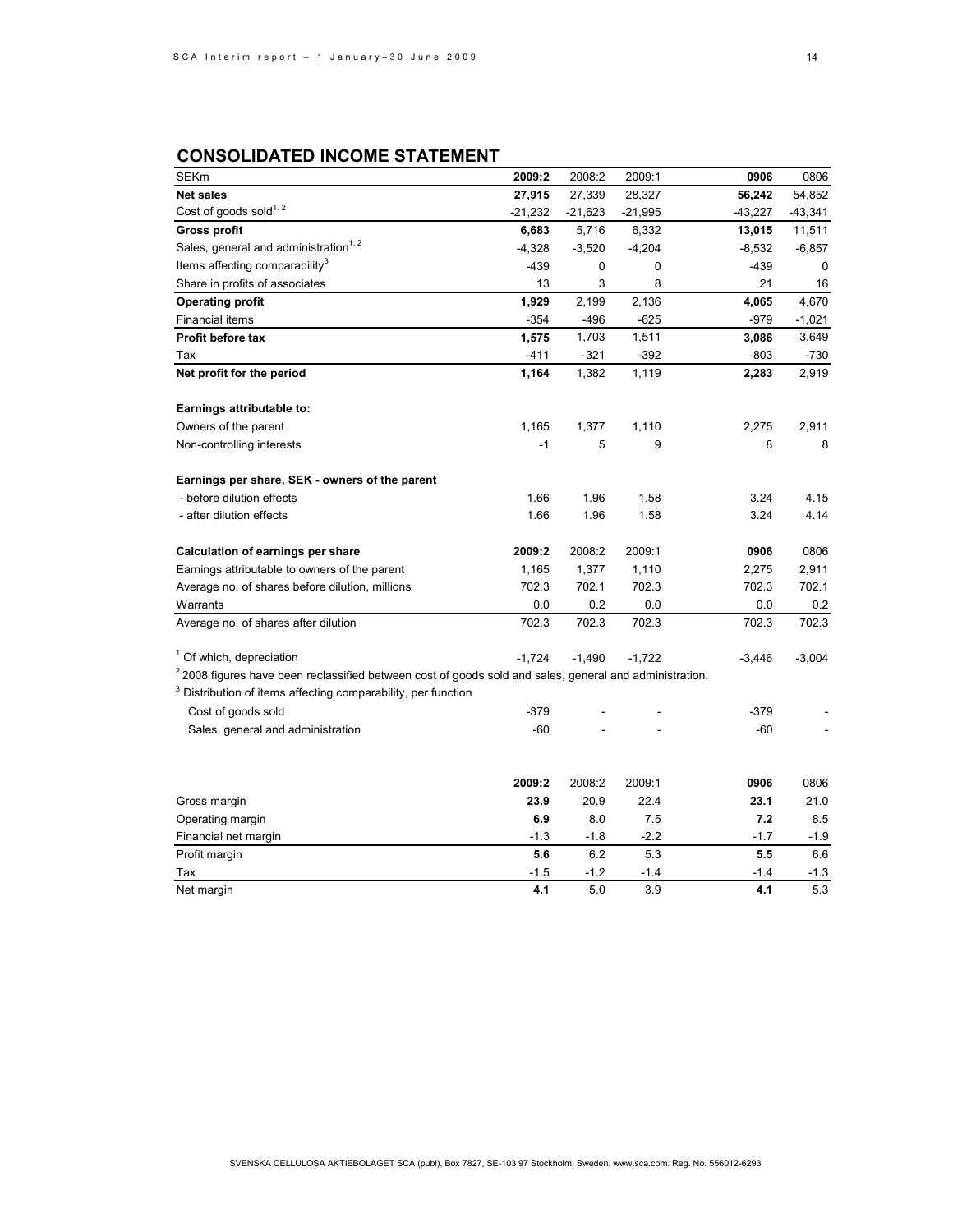# **CONSOLIDATED STATEMENT OF COMPREHENSIVE INCOME**

| <b>SEKm</b>                                                       | 2009:2 | 2008:2   | 2009:1   | 0906   | 0806     |
|-------------------------------------------------------------------|--------|----------|----------|--------|----------|
| Profit for the period                                             | 1,164  | 1,382    | 1.119    | 2,283  | 2,919    |
| Other comprehensive income for the period, net of tax:            |        |          |          |        |          |
| Actuarial gains/losses on defined benefit pension plans           | 376    | $-1,181$ | $-1.361$ | -985   | -957     |
| Available-for-sale financial assets                               | 114    | $-147$   | 15       | 129    | -240     |
| Cash flow hedges                                                  | 41     | 197      | $-18$    | 23     | 199      |
| Exchange differences on translating foreign operations            | 50     | 398      | 1.211    | 1,261  | $-1,401$ |
| Gains/losses from hedges of net investments in foreign operations | $-325$ | 64       | $-112$   | $-437$ | 247      |
| Income tax relating to components of other comprehensive income   | $-127$ | 278      | 360      | 233    | 217      |
| Other comprehensive income for the period, net of tax             | 129    | $-391$   | 95       | 224    | $-1,935$ |
| Total comprehensive income for the period                         | 1.293  | 991      | 1.214    | 2,507  | 984      |
| Total comprehensive income attributable to:                       |        |          |          |        |          |
| Owners of the parent                                              | 1,313  | 981      | 1.199    | 2.512  | 979      |
| Non-controlling interests                                         | $-20$  | 10       | 15       | $-5$   | 5        |

# **CONSOLIDATED STATEMENT OF CHANGES IN EQUITY**

| <b>SEKm</b>                               | 0906     | 0806     |
|-------------------------------------------|----------|----------|
| Attributable to owners of the parent      |          |          |
| Opening balance, 1 January                | 66,450   | 63,590   |
| Total comprehensive income for the period | 2,512    | 979      |
| Sale of treasury shares                   | 0        | 28       |
| Dividend                                  | $-2,458$ | $-3,089$ |
| <b>Closing balance</b>                    | 66,504   | 61,508   |
| Non-controlling interests                 |          |          |
| Opening balance, 1 January                | 802      | 689      |
| Total comprehensive income for the period | $-5$     | 5        |
| Dividend                                  | 0        | $-2$     |
| Change in Group composition               | 0        | -6       |
| <b>Closing balance</b>                    | 797      | 686      |
| Total equity, closing balance             | 67,301   | 62.194   |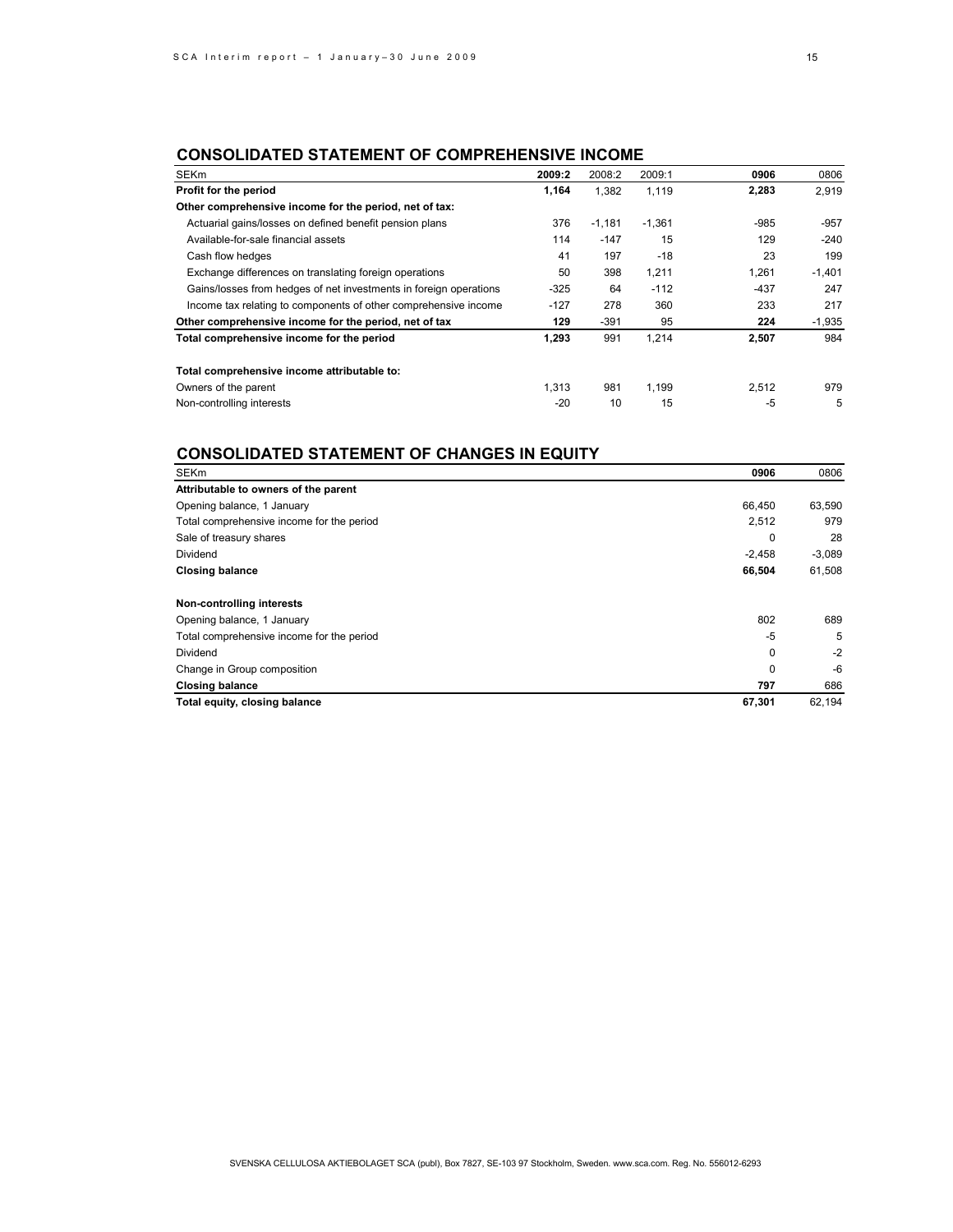# **CONSOLIDATED BALANCE SHEET**

|                                                                                    | 30 June 2009 | 31 December 2008 |  |
|------------------------------------------------------------------------------------|--------------|------------------|--|
|                                                                                    | <b>SEKm</b>  | SEKm             |  |
| <b>Assets</b>                                                                      |              |                  |  |
| Goodwill                                                                           | 20,140       | 19,374           |  |
| Other intangible assets                                                            | 3,666        | 3,786            |  |
| Tangible assets                                                                    | 89,062       | 88,411           |  |
|                                                                                    | 1,089        |                  |  |
| Shares and participations<br>Non-current financial assets <sup>1</sup>             |              | 1,056            |  |
|                                                                                    | 1,419        | 2,499            |  |
| Other non-current receivables                                                      | 1,283        | 1,239            |  |
| <b>Total non-current assets</b>                                                    | 116,659      | 116,365          |  |
|                                                                                    |              |                  |  |
| Operating receivables and inventories                                              | 33,130       | 36,121           |  |
| <b>Current financial assets</b>                                                    | 823          | 642              |  |
| Non-current assets held for sale                                                   | 146          | 102              |  |
| Cash and cash equivalents                                                          | 5,690        | 5,738            |  |
| <b>Total current assets</b>                                                        | 39,789       | 42,603           |  |
| <b>Total assets</b>                                                                | 156,448      | 158,968          |  |
|                                                                                    |              |                  |  |
| <b>Equity</b>                                                                      |              |                  |  |
| Owners of the parent                                                               | 66,504       | 66,450           |  |
| Minority interests                                                                 | 797          | 802              |  |
| <b>Total equity</b>                                                                | 67,301       | 67,252           |  |
|                                                                                    |              |                  |  |
| Liabilities                                                                        |              |                  |  |
| Provisions for pensions                                                            | 3,893        | 3,443            |  |
| Other provisions                                                                   | 9,617        | 9,849            |  |
| Non-current financial liabilities                                                  | 36,329       | 38,859           |  |
| Other non-current liabilities                                                      | 744          | 857              |  |
| <b>Total non-current liabilities</b>                                               | 50,583       | 53,008           |  |
|                                                                                    |              |                  |  |
| Current financial liabilities <sup>2</sup>                                         | 15,207       | 13,170           |  |
| Operating liabilities                                                              | 23,357       | 25,538           |  |
| <b>Total current liabilities</b>                                                   |              |                  |  |
|                                                                                    | 38,564       | 38,708           |  |
| <b>Total liabilities</b>                                                           | 89,147       | 91,716           |  |
| <b>Total equity and liabilities</b>                                                | 156,448      | 158,968          |  |
| Debt/equity ratio                                                                  | 0.71         | 0.70             |  |
|                                                                                    | 43%          | 42%              |  |
| Visible equity/assets ratio                                                        |              |                  |  |
| Return on capital employed                                                         | 7%           | 8%               |  |
| Return on equity                                                                   | 8%           | 9%               |  |
|                                                                                    |              |                  |  |
| $1$ Of which pension assets                                                        | 458          | 843              |  |
| $2$ Committed credit lines amount to SEK 31,927m, of which unutilised SEK 25,927m. |              |                  |  |
|                                                                                    |              |                  |  |
|                                                                                    |              |                  |  |
| Capital employed                                                                   | 114,980      | 114,254          |  |
| - of which working capital                                                         | 11,153       | 11,818           |  |
|                                                                                    |              |                  |  |
| Net debt                                                                           | 47,679       | 47,002           |  |
| Shareholders' equity                                                               | 67,301       | 67,252           |  |
|                                                                                    |              |                  |  |
| Provisions for restructuring costs are included in the balance sheet as follows:   |              |                  |  |
| - Other provisions*                                                                | 544          | 643              |  |
| - Operating liabilities                                                            | 646          | 652              |  |
|                                                                                    |              |                  |  |
| *) of which, provision for tax risks                                               | 246          | 246              |  |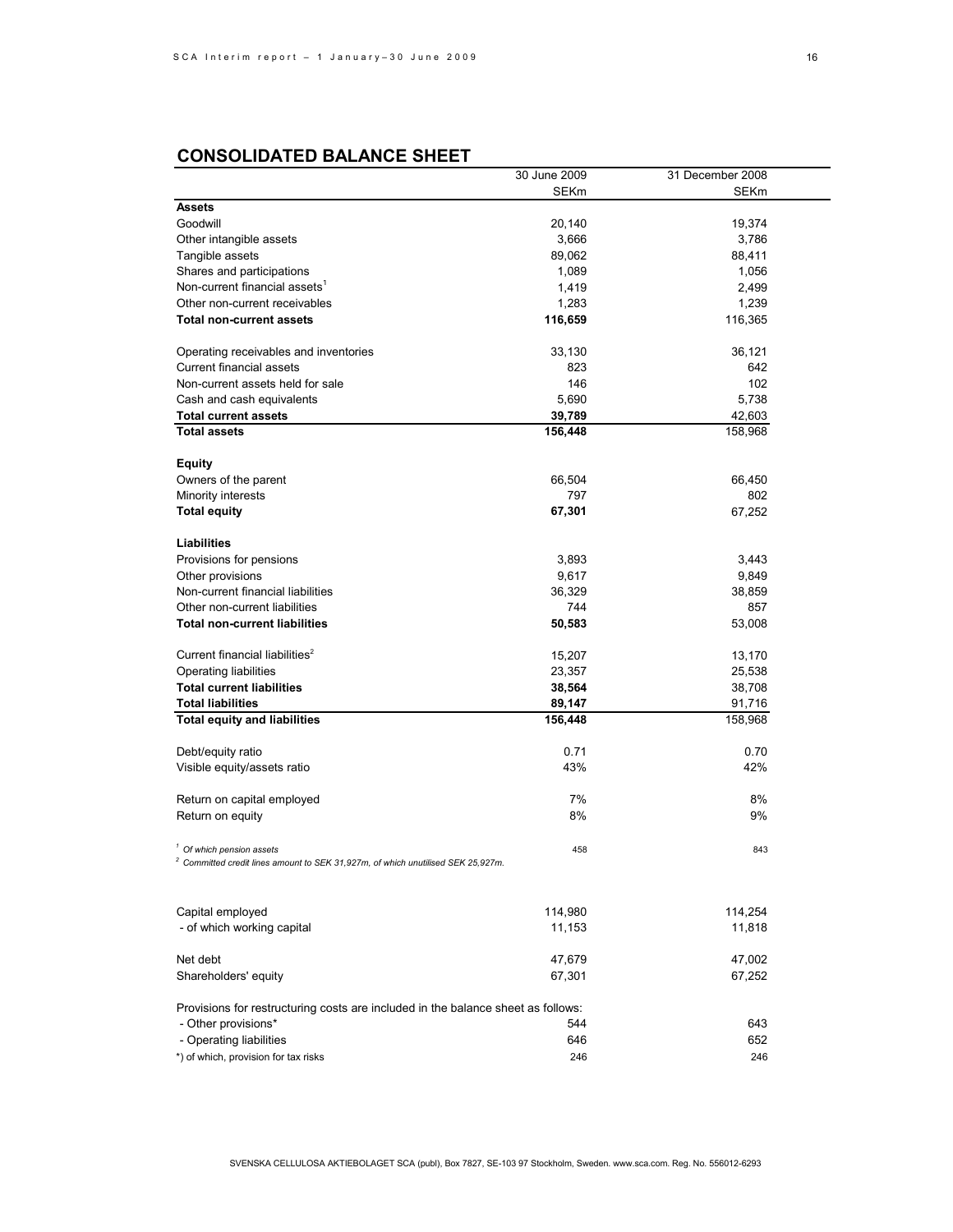### **NET SALES**

| <b>SEKm</b>                            | 0906     | 0806     | 2009:2 | 2009:1 | 2008:4 | 2008:3 | 2008:2 | 2008:1 |
|----------------------------------------|----------|----------|--------|--------|--------|--------|--------|--------|
| Personal Care                          | 13.126   | 11.235   | 6.650  | 6.476  | 6.289  | 5.807  | 5.671  | 5,564  |
| Tissue                                 | 20,940   | 18.482   | 10.474 | 10.466 | 10.256 | 9.642  | 9.203  | 9.279  |
| Packaging                              | 14.453   | 17.295   | 6.958  | 7.495  | 7.746  | 8.400  | 8.582  | 8,713  |
| <b>Forest Products</b>                 | 8.637    | 8.529    | 4.304  | 4.333  | 4.225  | 3.956  | 4.239  | 4,290  |
| - Publication papers                   | 5.010    | 4.397    | 2.475  | 2.535  | 2,373  | 2.245  | 2.198  | 2,199  |
| - Pulp, timber and solid-wood products | 3.627    | 4.132    | 1.829  | 1.798  | 1.852  | 1.711  | 2.041  | 2,091  |
| Other                                  | 632      | 720      | 261    | 371    | 379    | 369    | 351    | 369    |
| Intra-group deliveries                 | $-1.546$ | $-1.409$ | $-732$ | $-814$ | $-736$ | $-736$ | $-707$ | $-702$ |
| <b>Total net sales</b>                 | 56.242   | 54.852   | 27.915 | 28.327 | 28.159 | 27.438 | 27.339 | 27.513 |

### **OPERATING PROFIT**

| <b>SEKm</b>                                                                                                                    | 0906   | 0806     | 2009:2 | 2009:1 | 2008:4 | 2008:3 | 2008:2 | 2008:1 |
|--------------------------------------------------------------------------------------------------------------------------------|--------|----------|--------|--------|--------|--------|--------|--------|
| Personal Care                                                                                                                  | .524   | 1.466    | 820    | 704    | 712    | 734    | 721    | 745    |
| Tissue                                                                                                                         | 1.879  | 1.123    | 1.015  | 864    | 619    | 633    | 577    | 546    |
| Packaging                                                                                                                      | 92     | 1.065    | 11     | 81     | 109    | 319    | 457    | 608    |
| <b>Forest Products</b>                                                                                                         | 1.225  | 1,208    | 642    | 583    | 518    | 481    | 553    | 655    |
| - Publication papers                                                                                                           | 666    | 174      | 378    | 288    | 150    | 78     | 91     | 83     |
| - Pulp, timber and solid-wood products                                                                                         | 559    | 1.034    | 264    | 295    | 368    | 403    | 462    | 572    |
| Other                                                                                                                          | $-216$ | $-192$   | $-120$ | $-96$  | $-120$ | $-121$ | $-109$ | $-83$  |
| Total operating profit <sup>1</sup>                                                                                            | 4.504  | 4.670    | 2.368  | 2.136  | 1,838  | 2.046  | 2.199  | 2,471  |
| Financial items                                                                                                                | $-979$ | $-1.021$ | $-354$ | $-625$ | $-688$ | $-608$ | $-496$ | $-525$ |
| Profit before tax <sup>1</sup>                                                                                                 | 3.525  | 3.649    | 2.014  | 1.511  | 1.150  | 1.438  | 1.703  | 1.946  |
| Tax <sup>1</sup>                                                                                                               | $-917$ | $-730$   | $-525$ | $-392$ | 276    | $-185$ | $-321$ | $-409$ |
| Net profit for the period                                                                                                      | 2.608  | 2.919    | 1.489  | 1,119  | 1.426  | 1,253  | 1,382  | 1,537  |
| Excluding items affecting comparability in the second quarter of 2009 amounting to SEK-439m before tax and SEK-325m after tax. |        |          |        |        |        |        |        |        |

### **OPERATING MARGIN**

| $\frac{0}{0}$                          | 0906 | 0806 | 2009:2 | 2009:1 | 2008:4 | 2008:3 | 2008:2 | 2008:1 |
|----------------------------------------|------|------|--------|--------|--------|--------|--------|--------|
| Personal Care                          | 11.6 | 13.0 | 12.3   | 10.9   | 11.3   | 12.6   | 12.7   | 13.4   |
| Tissue                                 | 9.0  | 6.1  | 9.7    | 8.3    | 6.0    | 6.6    | 6.3    | 5.9    |
| Packaging                              | 0.6  | 6.2  | 0.2    | 1.1    | 1.4    | 3.8    | 5.3    | 7.0    |
| <b>Forest Products</b>                 | 14.2 | 14.2 | 14.9   | 13.5   | 12.3   | 12.2   | 13.0   | 15.3   |
| - Publication papers                   | 13.3 | 4.0  | 15.3   | 11.4   | 6.3    | 3.5    | 4.1    | 3.8    |
| - Pulp, timber and solid-wood products | 15.4 | 25.0 | 14.4   | 16.4   | 19.9   | 23.6   | 22.6   | 27.4   |

## **CONSOLIDATED INCOME STATEMENT**

| <b>SEKm</b>                                    | 2009:2    | 2009:1    | 2008:4    | 2008:3    | 2008:2    |
|------------------------------------------------|-----------|-----------|-----------|-----------|-----------|
| <b>Net sales</b>                               | 27,915    | 28.327    | 28.159    | 27.438    | 27,339    |
| Cost of goods sold <sup>1</sup>                | $-21.232$ | $-21.995$ | $-22.908$ | $-21.941$ | $-21,623$ |
| <b>Gross profit</b>                            | 6.683     | 6.332     | 5.251     | 5.497     | 5,716     |
| Sales, general and administration <sup>1</sup> | $-4.328$  | $-4.204$  | $-3.409$  | $-3.464$  | $-3,520$  |
| Items affecting comparability                  | $-439$    | 0         | 0         | $\Omega$  | 0         |
| Share in profits of associates                 | 13        | 8         | $-4$      | 13        | 3         |
| <b>Operating profit</b>                        | 1.929     | 2.136     | 1.838     | 2.046     | 2,199     |
| Financial items                                | $-354$    | $-625$    | $-688$    | $-608$    | $-496$    |
| Profit before tax                              | 1.575     | 1.511     | 1.150     | 1.438     | 1,703     |
| Taxes                                          | $-411$    | $-392$    | 276       | $-185$    | $-321$    |
| Net profit for the period                      | 1,164     | 1.119     | 1.426     | 1.253     | 1.382     |

1 2008 figures have been reclassified between cost of goods sold and sales, general and administration.